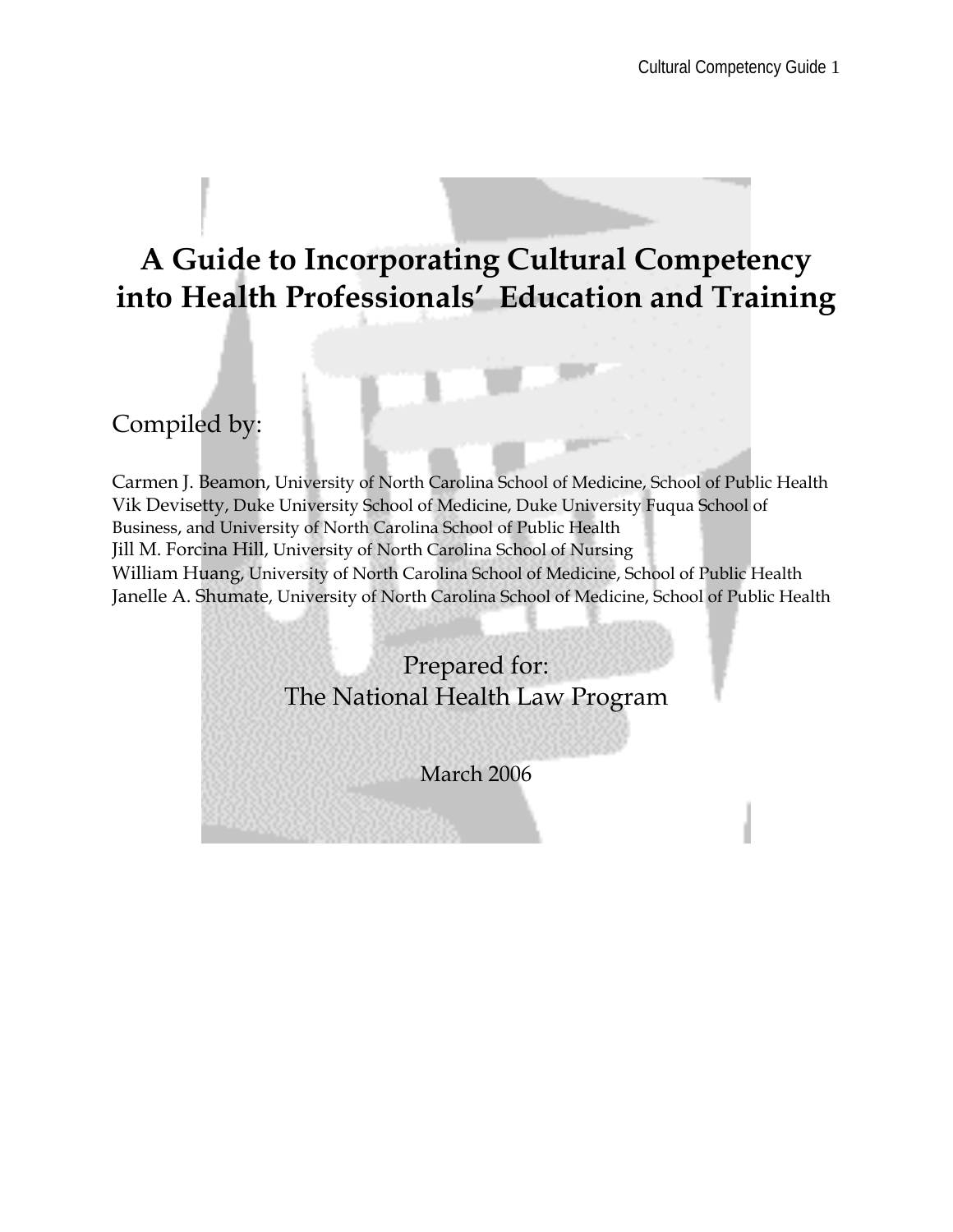# **A Guide to Incorporating Cultural Competency into Health Professionals' Education and Training**

# Table of Contents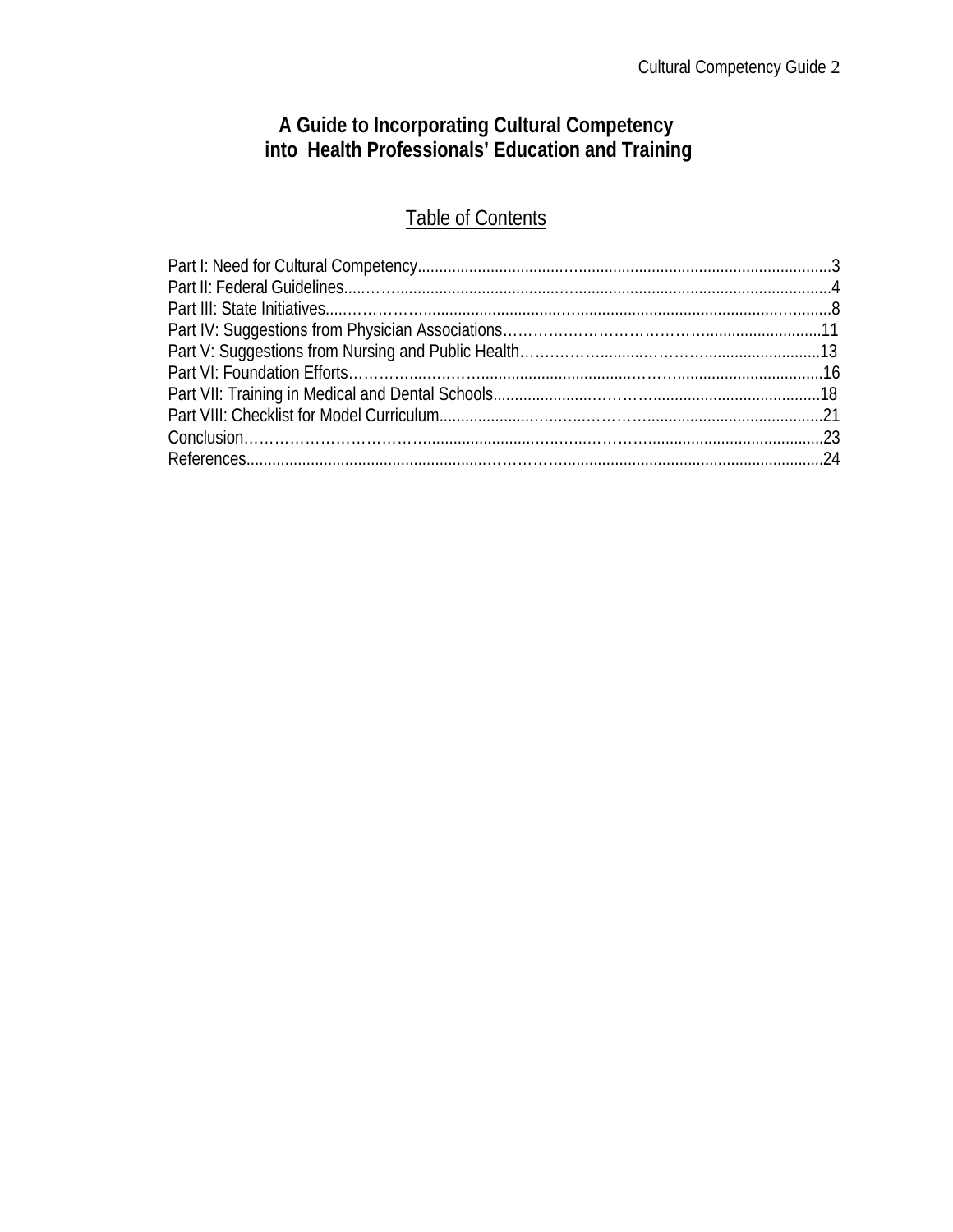# **Part I: Need for Cultural Competency**

 Currently, racial and ethnic minorities make up at least 30 percent of the U.S. population. Steady changes in the demographics of the U.S. highlight the demand for cultural awareness and sensitivity in the clinical environment as the percentage of minorities in America is projected to exceed 50 percent by 2056, with a far less proportionate rise in the number of minority physicians and medical students.<sup>1</sup>

Racial and ethnic disparities in health and health care access have been recognized in the United States for 30 years.<sup>2</sup> Despite an improved life-expectancy for all races and ethnicities, minorities continue to account for a disproportionate share of the national morbidity and mortality rates and continue to utilize less preventative and necessary health care services.3 As the United States' population becomes increasingly diverse, health care professionals are becoming progressively more responsible for the health care management of people from various races, ethnicities, languages and cultures. Providing culturally and linguistically competent health care to these patients has the potential to reduce racial and ethnic disparities in health and health care services and to improve the nation's overall health outcomes.4

Unfortunately, a lack of consensus about the education, training and evaluation of health care professionals in the provision of culturally competent health care exists. In the following guide, the need for cultural competency education and training for health care professionals will be explored, and a checklist for a model cultural competency curriculum, specifically for the field of medicine, is developed. To do this, we provide an overview of federal guidelines and state legislative initiatives, along with examples of the activities of various professional organizations, foundations, and medical schools related to the provision of cultural competency training.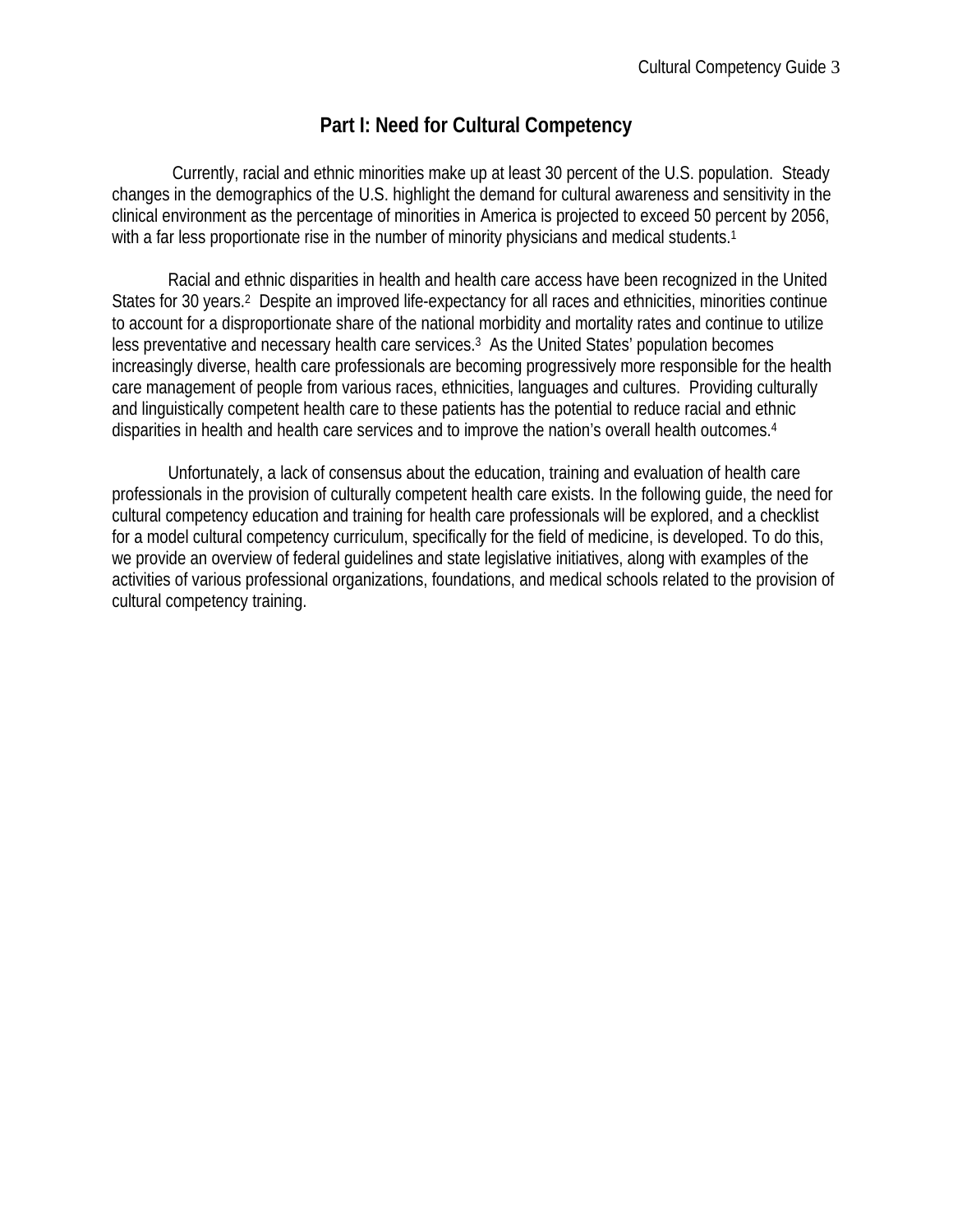### **Part II: Federal Guidelines**

Title VI of the Civil Rights Act of 1964 prohibits discrimination on the basis of race, color, and national origin in programs and activities receiving federal financial assistance with the following statement:

No person in the United States shall, on the ground of race, color, or national origin, be excluded from participation in, be denied the benefits of, or be subjected to discrimination under any program or activity receiving Federal financial assistance.5

The obligations of Title VI extend to all programs or agencies receiving any federal funding; thus, it is applicable to nearly every health care provider in the United States as well as many schools educating health professionals. In the late 1990s, attention to the racial and ethnic disparities in health and health care in the United States increased. However, many health care providers and organizations reported a lack of guidance about providing culturally and linguistically appropriate health care services. Instead of having a national set of quidelines, numerous ideas of what constituted culturally competent care existed.<sup>6</sup> While Title VI provides a legislative foundation for the notion of cultural competency in health care, it does not provide discrete guidance on what it means to provide culturally competent care.

Responding to the increasing need for a national consensus on what cultural and linguistic competence means in health care, the Office of Minority Health (OMH), under the United States Department of Health and Human Services (HHS), began to focus on policy and research concerning the practice of culturally competent care.7,8 With the assistance of Resources for Cross Cultural Health Care (RCCHC) and the Center for the Advancement of Health, a two-part report was generated concerning the systematic analysis of key laws, regulations, contracts and standards currently in use by government agencies and other organizations. In 1999, draft standards for ensuring culturally competent care were prepared using input from policymakers, health care organizations and researchers. After the release of these standards, a four-month public comment period was allotted to allow various stakeholder groups, including health care organizations, health care professionals, consumers, unions, government agencies and health care accrediting agencies, to review the recommendations. Using these comments, the draft standards were reviewed by an expert advisory committee, which made further revisions based on the public comments.8

In December 2000, the OMH presented the National Standards for Culturally and Linguistically Appropriate Services in Health Care (CLAS Standards), which are a "collective set of mandates, guidelines, and recommendations intended to inform, guide, and facilitate required and recommended practices related to culturally and linguistically appropriate health services."8 These standards outline the basic activities required for the provision of culturally and linguistically competent health care in the United States and serve to enhance a common understanding of the definitions of cultural and linguistic competence.<sup>7</sup> The standard definition of cultural and linguistic competence is as follows:

Cultural and linguistic competence is a set of congruent behaviors, attitudes, and policies that come together in a system, agency, or among professionals that enables effective work in cross-cultural situations. 'Culture' refers to integrated patterns of human behavior that include the language, thoughts, communication, actions, customs, beliefs, values, and institutions of racial, ethnic, religious, or social groups. 'Competence' implies having the capacity to function effectively as an individual and an organization within the context of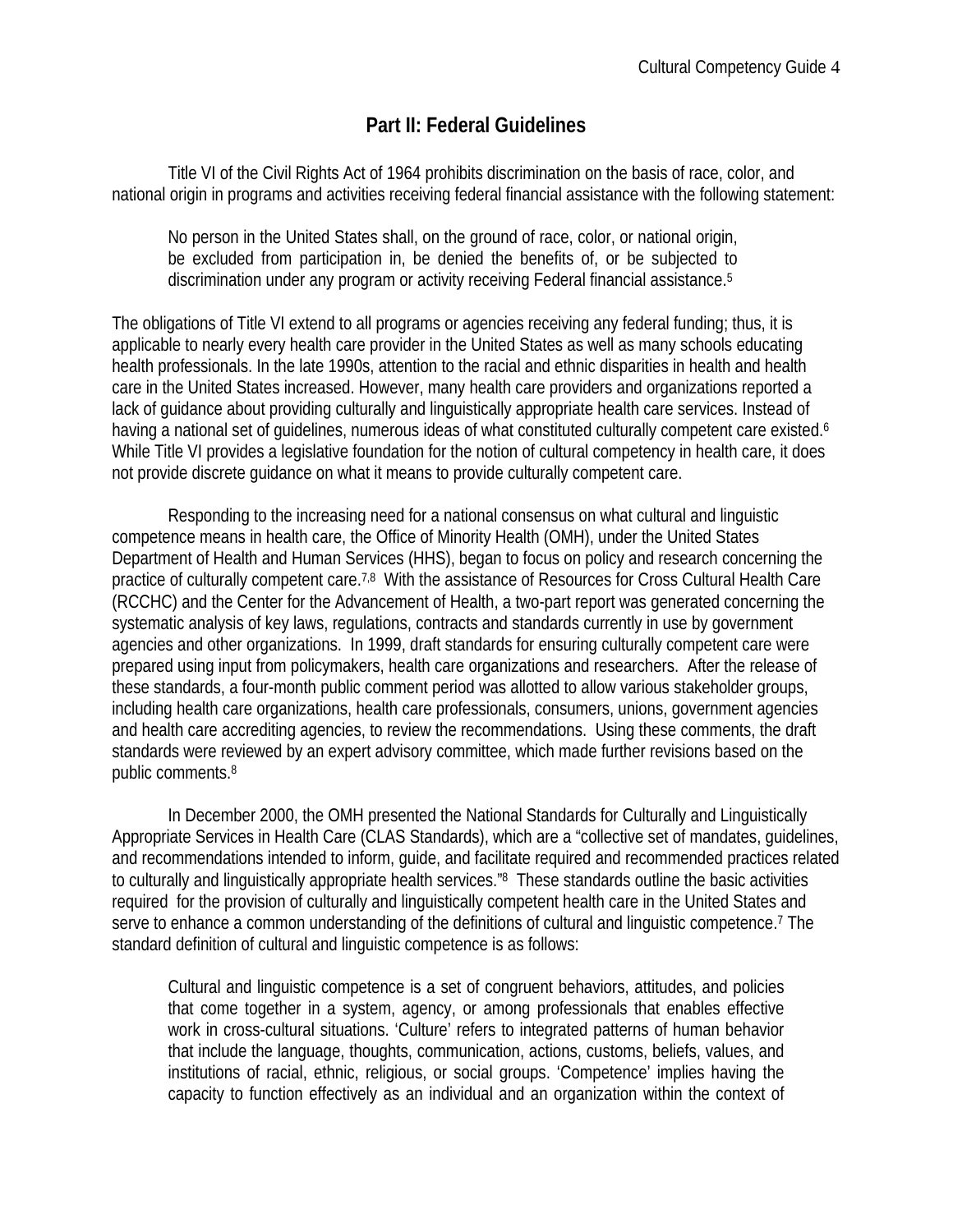the cultural beliefs, behaviors, and needs presented by consumers and their communities.8,9

In addition, the final report emphasizes the importance of pursuing the development of innovative activities that help implement and assess cultural and linguistic competence in health care organizations and among health care professionals. Recommended activities include developing core cultural competencies for health care professionals at all levels of education, supporting efforts to diversify the professional workforce, developing curricula standards and evaluative tools for cultural competency training for health care professionals, and raising awareness of and promoting adoption of the CLAS Standards.<sup>8</sup> For this reason, the development of a model core curriculum of cultural competency for medical education at all levels of training is essential to the success of the CLAS Standards initiative in health care.

 The 14 CLAS Standards can be divided both in terms of stringency and themes. There are *mandates*, which are governmentally required activities for all agencies receiving federal funds; *guidelines*, which are activities that are recommended by the OMH to the Federal government to become mandated; and *recommendations*, which are suggested activities by the OMH for voluntary adoption. The three themes are Culturally Competent Care (Standards 1-3), Language Access Services (Standards 4-7) and Organizational Supports for Cultural Competence (Standards 8-14). Standards 1-7 have the most direct impact on clinical care, while Standards 8-14 deal more directly with organizational activities.8 All 14 of the standards are necessary for the successful provision of culturally competent health care, but the first three standards are particularly relevant to supporting the incorporation of cultural competency curricula into health professionals' education and training. The following sections will provide a brief overview of these three standards and their implications for health care; the full OMH report is available online.

#### Standard 1: CULTURALLY COMPETENT HEALTH CARE (Guideline)

#### *Health care organizations should ensure that patients/consumers receive from all staff members effective, understandable, and respectful care that is provided in a manner compatible with their cultural health beliefs and practices in their preferred language.8*

This standard embodies the main issue that the CLAS Standards are aimed at alleviating by emphasizing the importance that all health care consumers should experience culturally and linguistically appropriate health care when interacting with professionals in the health care system.8 Thus, patients and consumers from diverse backgrounds should feel comfortable in interacting within a health care organization. 'Effective' care denotes care that results in positive outcomes for the patient. 'Understandable' care means providing care in the patients' preferred languages and ensuring that all information is comprehensible. 'Respectful' care means considering the values, beliefs, preferences and needs of each individual patient and incorporating them into each health care consumer's care. 8

 Providing culturally competent care includes the ability to identify and respond to diverse health beliefs, cultural values regarding care and disease incidence and prevalence, as well as treatment efficacy in diverse populations. In implementing this standard, professional education must include curricula on cross-cultural education and training and ongoing assessments of health care providers' abilities to provide culturally competent care. In general, this standard indicates that providers need to work toward the development of culturally tolerant and open-minded attitudes, respectful interpersonal behaviors, skills to effectively communicate with culturally diverse patients, and motivation to continue enhancing the development of knowledge development regarding culturally competent health care.8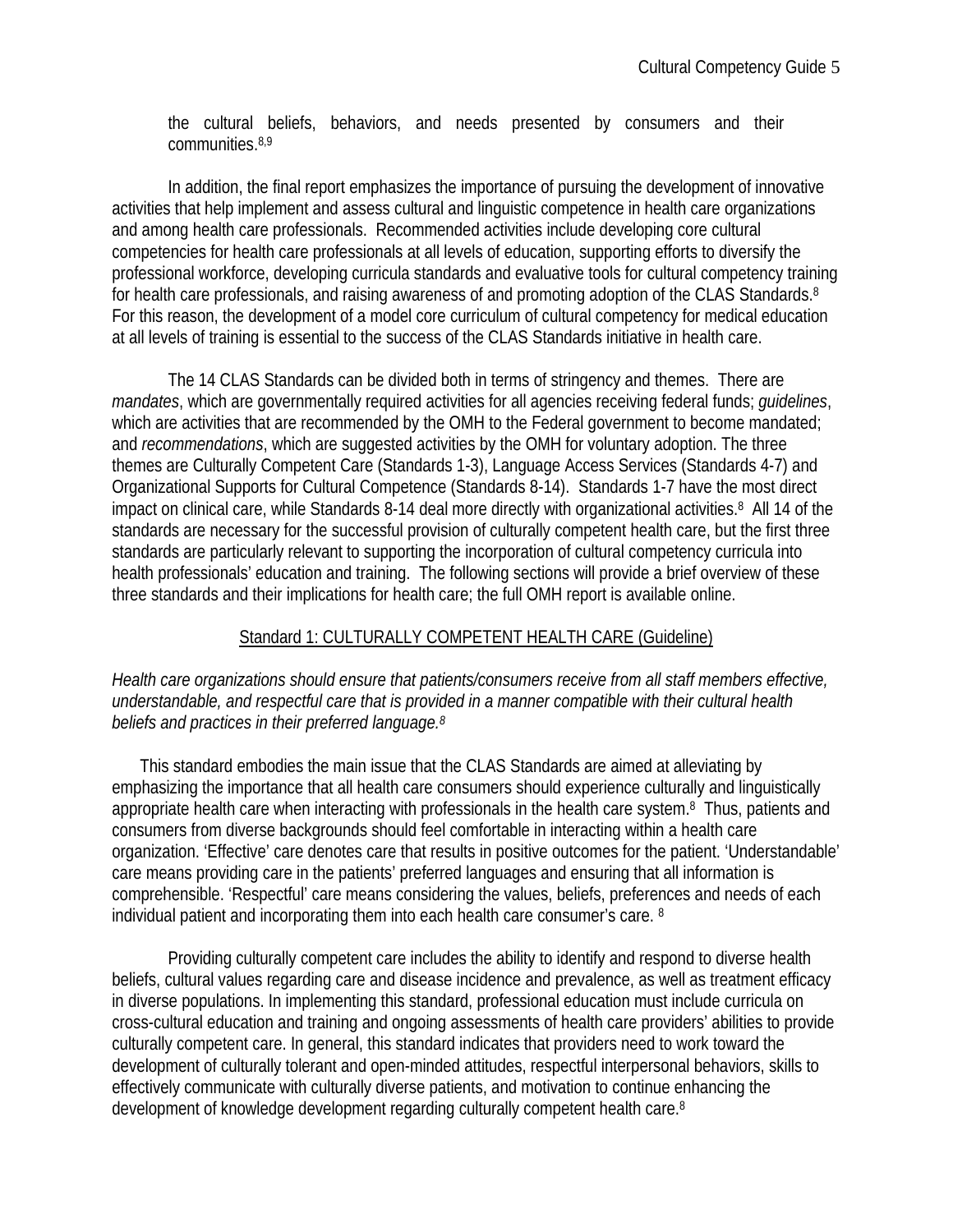#### Standard 2: STAFF DIVERSITY (Guideline)

#### *Health care organizations should implement strategies to recruit, retain, and promote at all levels of the organization a diverse staff and leadership that are representative of the demographic characteristics of the service area.8*

 According to Standard 2, a diverse organization is a necessary ingredient in the provision of culturally competent services. A "diverse staff" is defined as being demographically representative of the served community. Building staff diversity can play an important role in how the organization responds to the needs of diverse patients or consumers. Implementing this standard means operating on a good faith mission to diversify staff at all levels of the organization.

Currently, the demographic diversity of health care professionals is not congruent with the increasingly diverse population they serve, and racial and ethnic minority students in health care professions are underrepresented. For example, studies indicate that in order to reflect the demographic nature of the population, the number of White physicians would need to be reduced by two-thirds, number of Asian/Pacific Islanders would need to be reduced by two-fifths, the number of Hispanic and Black physicians would need to be doubled, and the number of Native American physicians would need to be tripled.10 In addition, medical school enrollment for Blacks, Hispanics and American Indians has long been underrepresented.11 The significance of this data is enhanced by recent studies finding that patients prefer to be cared for by people of similar appearances and cultural backgrounds.10, 12, 13 For example, Black patients are more likely than Whites to visit Black physicians.12, 14

In addition, patients who are treated by providers of the same race and ethnicity as themselves report higher satisfaction with their provider as compared to those patients who are treated by someone who is racially or ethnically different.<sup>14</sup> Therefore, efforts to recruit and retain minority professionals are needed in order to reach demographic equity between patients and providers. Also, this standard supports the recommendation to solidify relationships between academic settings and health care organizations that can provide community-based experiences focused on cultural diversity and connect younger students with cultural learning experiences.

#### Standard 3: STAFF EDUCATION AND TRAINING (Guideline)

#### *Health care organizations should ensure that staff at all levels and across all disciplines receive ongoing education and training in culturally and linguistically appropriate service delivery.8*

 This standard, which emphasizes the importance of staff education and training, is perhaps the most important constituent for the provision of culturally competent health care. Standard 3 stresses that simply maintaining a diverse staff is not sufficient in the provision of culturally competent care. Ongoing education and training that is based on the needs of the organizational staff at all levels and relevant to the needs of the community are essential for ensuring CLAS delivery. Health care organizations are responsible for assuring that staff at all levels and in all disciplines participate in ongoing training in accredited education programs and/or must provide such training and education.8

The recommended training objectives embrace the following topics: the effects of cultural differences on clinical encounters and outcomes, the strategies to resolve racial and ethnic disparities, the elements of effective communication among diverse populations, the application of Title VI of the Civil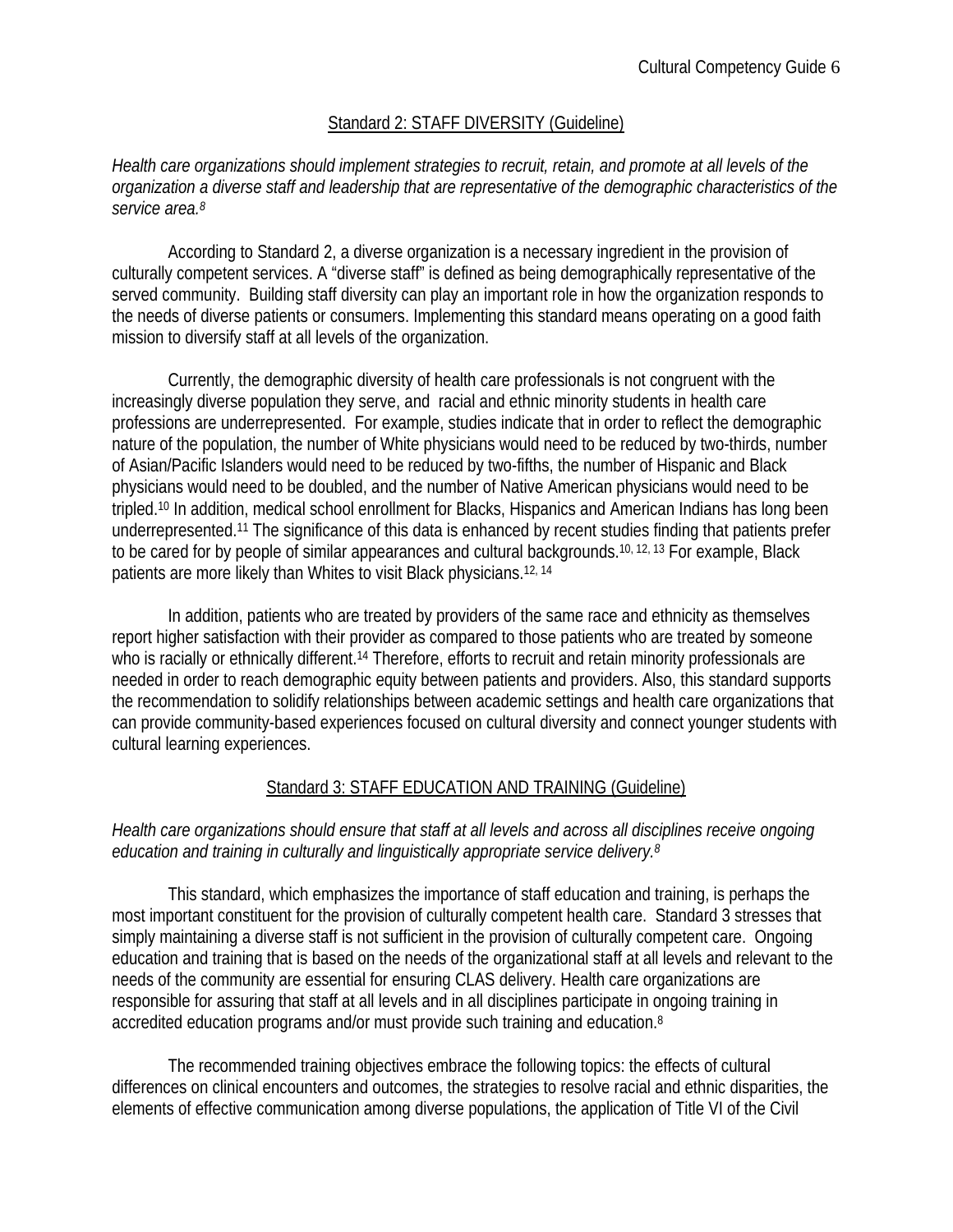Rights Act and the differences in clinical management of chronic illnesses as varied by different cultural groups. The educational content should emphasize the development of skills that allow health care professionals to effectively ask questions, especially regarding medical care, of individuals with culturally diverse backgrounds. Thus, the presentation of general knowledge regarding various races and ethnicities is not adequate and may actually facilitate stereotypes.8

 Standard 3 also addresses the need to normalize the curricula and training of health care professionals. Currently no uniformity for the training and education of cultural competency exists, which complicates the ability to implement, replicate and evaluate educational programs. The inadequacy of the curricula and training recommendation was highlighted by public commentators, who proposed that education should be ongoing and that training programs should be CME- or CMU- accredited. To address these concerns, this standard supports the development of conferences and workshops that offer innovative activities related to the provision of culturally competent health care. A needs assessment of students and health care professionals, and the development of standardized, reliable and valid performance improvement tools are also supported under this standard. Finally, Standard 3 addresses the development of a measure for cultural competency trainers who are qualified to lead the education and training of health care professionals.8

 In conclusion, the CLAS Standards provide a blueprint for the incorporation of cultural competency curricula into all levels of health care education. The Culturally Competent Care Standards are primarily concerned with assuring that all patients and consumers of health care receive culturally competent care. These standards support the diversification of health professionals as a step in providing appropriate care and emphasize the importance of ongoing education and training across all professional levels. However, Standards 1-3 are only guidelines set forth by the OMH and are not yet governmentally mandated standards. Therefore, creative approaches to encourage the incorporation of culturally competent education into curricula are necessary to ensure widespread adoption and dissemination.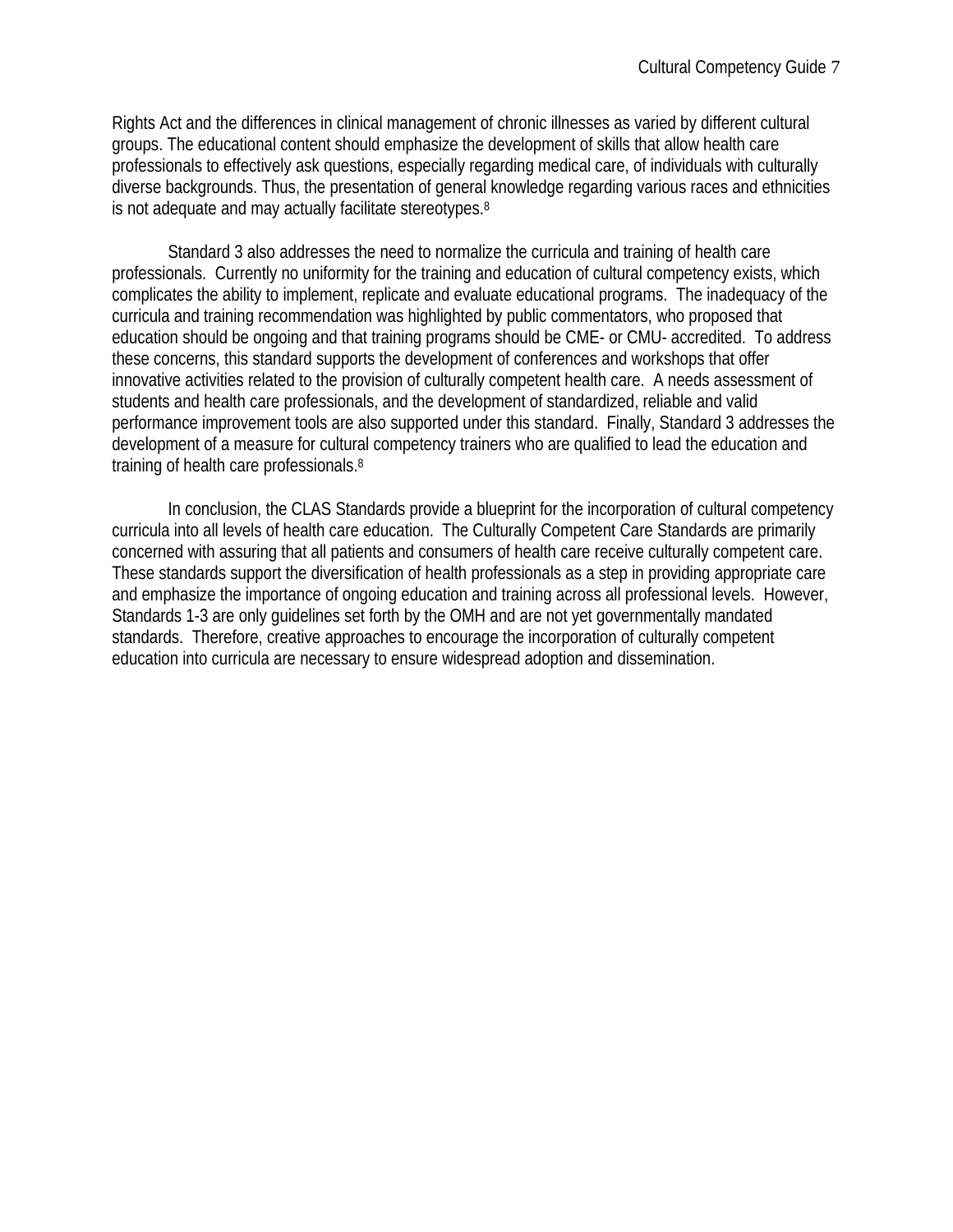# **Part III: State Initiatives**

Several states have taken major steps to address the issue of cultural competency in their states. Some states, such as New Jersey, California, and Washington have taken action at a policy level by enacting bills that set standards and expectations for providers, clinics, and other health related services. Other states, such as Illinois, New York and Arizona are approaching the issue by funding programs and initiatives to provide cultural competency training in addition to considering policy level actions.

 In March 2005, New Jersey became the first state to directly address the issue of equity in health care and cultural competency training of physicians through law with the enactment of Senate Bill 144.15 Under this law, medical professionals are required to receive cultural competency training in order receive licensure or re-licensure in this state. Completion of cultural competency instruction is mandated for the following:15

- 1. Receipt of a diploma from a college of medicine in this state.
- 2. A condition of re-licensure for physicians who graduated prior to this act, in addition to other continuing medical education requirements.
- 3. Within 3 years for physicians licensed to practice in New Jersey.

To facilitate this training, the State requires that each medical school in New Jersey provide cultural competency instruction focused on "race and gender-based disparities in medical treatment decisions" through classroom instruction or other educational programs, and include continuing education credit.15

California has taken multiple steps to address the issue of providing culturally competent care to its residents through the legislation that focuses on physician training and provision of interpreters. The Medical Practice Act placed regulation of physician licensure under the duties of the Medical Board of California and set the requirements for continuing education. Initially, this Act created "a voluntary program for providers to learn foreign languages and cultural beliefs and practices that may impact patient health care practices."16 In September 2005, Assembly Bill 1195 was amended this law with the "intent to encourage physicians and surgeons to meet the cultural and linguistic concerns of a diverse population."16 The curriculum of continuing medical education courses was mandated to include topics related to cultural and linguistic issues in the practice of medicine, unless the courses are "solely for research or topics that do not include direct patient care."16 These curricula must address a minimum of one of the following guiding principles:16

- 1. Cultural competency through applying linguistic skills, using cultural information to establish therapeutic relationship, or using pertinent cultural data in diagnosis and treatment.
- 2. Linguistic competency, which refers to providing direct communication in the patient's primary language.
- 3. A review or explanation of relevant federal and state laws/regulations regarding linguistic access.

In California, physicians and surgeons are required to take 100 hours of continuing education courses every four years.17

 Additionally, California enacted Senate Bill 853 , which requires the Department of Managed Health Care (DMHC) and the Department of Insurance (DOI), to adopt regulations establishing standards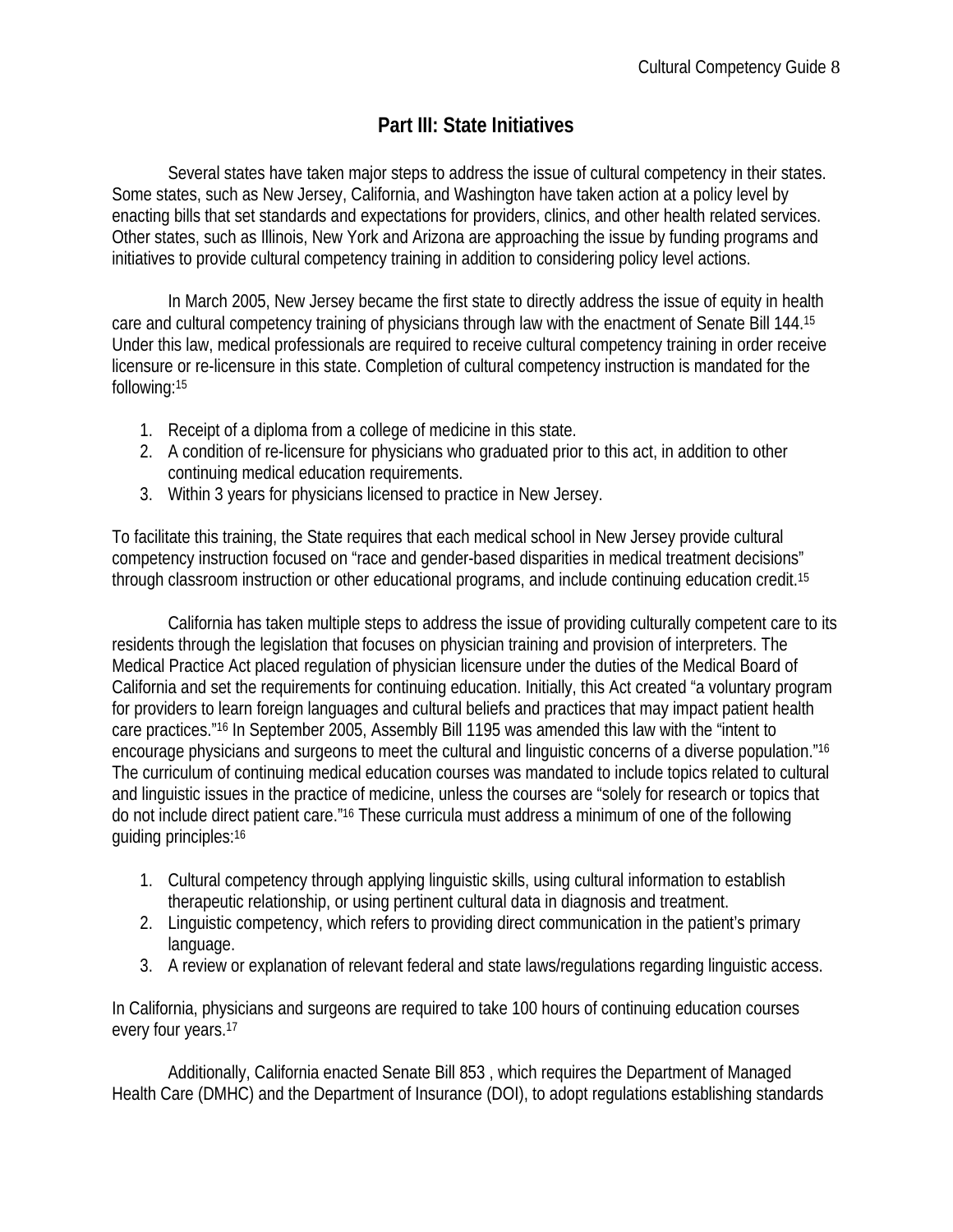for providing enrollees of health care service plans with access to language assistance in obtaining health care services.18 The legislation requires plans to assess the linguistic needs of the enrollee population, to provide oral interpretation for enrollees in commercial health plans, and to provide translation of vital documents to enrollees.18 It also requires health plans to report to DMHC and DOI on the plans' internal policies and procedures related to cultural appropriateness and the ways they are moving to improve the cultural competency of their services. 18

California also requires health plans that cover Medi-Cal (the name for Medicaid in California) services to incorporate structural cultural competence through training programs and additional staff hiring.<sup>19</sup> Similar to the Medicaid contracts in other states, California has defined requirements for the provision of language services by contractors in the Medi-Cal plan. California requires the provision of 24 hour oral interpreter services at all key points of contact in medical and non-medical care settings to all monolingual, non-English speaking, or limited English proficient Medi-Cal beneficiaries.20 Oral interpreters, fully translated written materials, referrals to culturally and linguistically appropriate community service programs and telephone language services are the minimum services required.20 Written translation services must be provided to populations of mandatory Medi-Cal beneficiaries where the number indicating a primary language as other than English meets a numeric threshold of 3,000 or meets the concentration standard of 1,000 in a single zip code or 1,500 in two contiguous zip codes.<sup>20</sup>

Additionally, Los Angeles County has developed cultural and linguistic competency standards.<sup>19</sup> Some of these standards include promoting incentives to reward culturally competent practices, providing staff with the skills and knowledge to support culturally competent practices, and promoting recruitment and retention of bilingual staff.19 However, implementation of this program was limited by budgetary issues.

 In March of 2006, Washington enacted Senate Bill 6194 that establishes "an ongoing multicultural health awareness and education program as an integral part of its health profession regulation."21 The stated purpose of this education program is to "to raise awareness and educate health care professionals regarding the knowledge, attitudes, and practice skills necessary to care for diverse populations to achieve a greater understanding the relationship between culture and health."21 Under this bill, each education program with a curriculum to train health professionals for employment will be required to integrate instruction in multicultural health as a part of its basic education preparation curriculum by July 1, 2008.21

New York is considering two pieces of legislation. One policy "would require medical schools to include at least one course in cultural competency in the curricula."23 Another would require already licensed physicians to complete 16 hours of culturally competency training for re-licensure.24

 Illinois is also considering legislation to have the "state's local medical societies oversee a voluntary education program" focusing on cultural competency training.24 However, various programs within the state have already focused their efforts on cultural competency issues. In 2001, the Asian Health Coalition of Illinois (AHCI) developed the Open Doors Cultural competency training program with the goal of "instilling health care providers with the awareness, knowledge, and skills to provide quality health care services to patients of different cultural backgrounds.<sup>25</sup> Although the amount of participation in this program and other similar programs in the State is unknown, the presence of such programs is an indication of "response to the need for culturally competent services in the Chicago area."25

 Similarly, Arizona is addressing the issue of cultural competency through policy and programs. The state government is considering legislation to "require medical schools to make cultural competency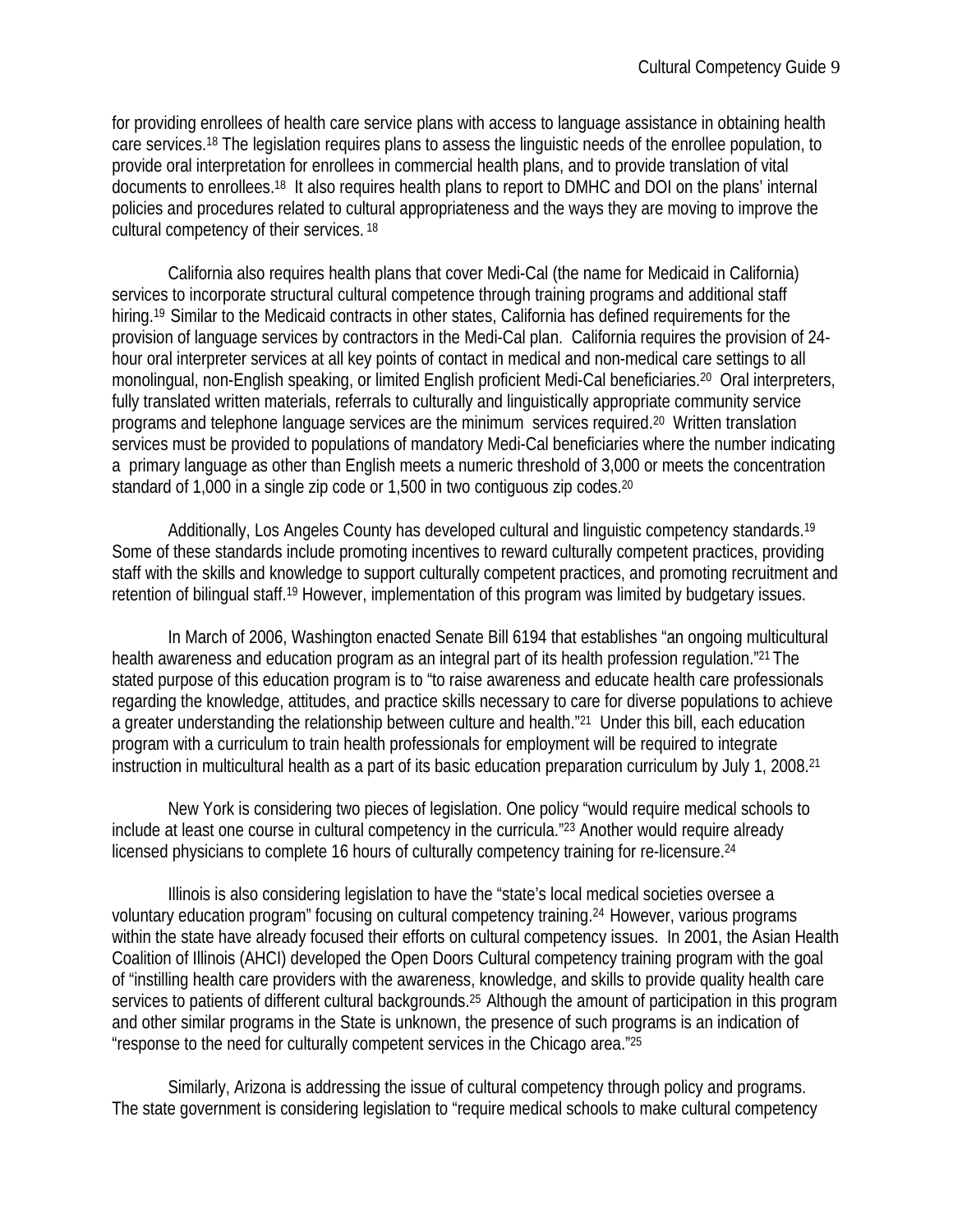courses available to licensed physicians and students."24 Already in place is the "Bridging the Gap and Enhancing Care" program developed by the Arizona Health Care Cost Containment System (AHCCS), the State's Medicaid program.26 Their cultural competency provider-education initiative includes cultural competency workshops and guidelines for reporting quality improvements in the cultural competency, with the intent of "reducing redundancy in activities and developing new outreach resources to supplement existing programs."26 Additionally, this program produces a "cultural competency pocket guide" that is distributed to all providers practicing under AHCCS health plans, and is a consortium of issues relating to cultural competent practice.26

Overall, states are beginning to address the issues of disparities in health care for minority and underserved populations by focusing on cultural competency training. Currently three states, New Jersey, California and Washington specifically address the topic through legislative mandates.15, 16, 18-21 Other states, such as New York, Illinois, and Arizona, are considering implementing similar policies and regulations and are attending to these issues through support of local programs and initiatives.23-26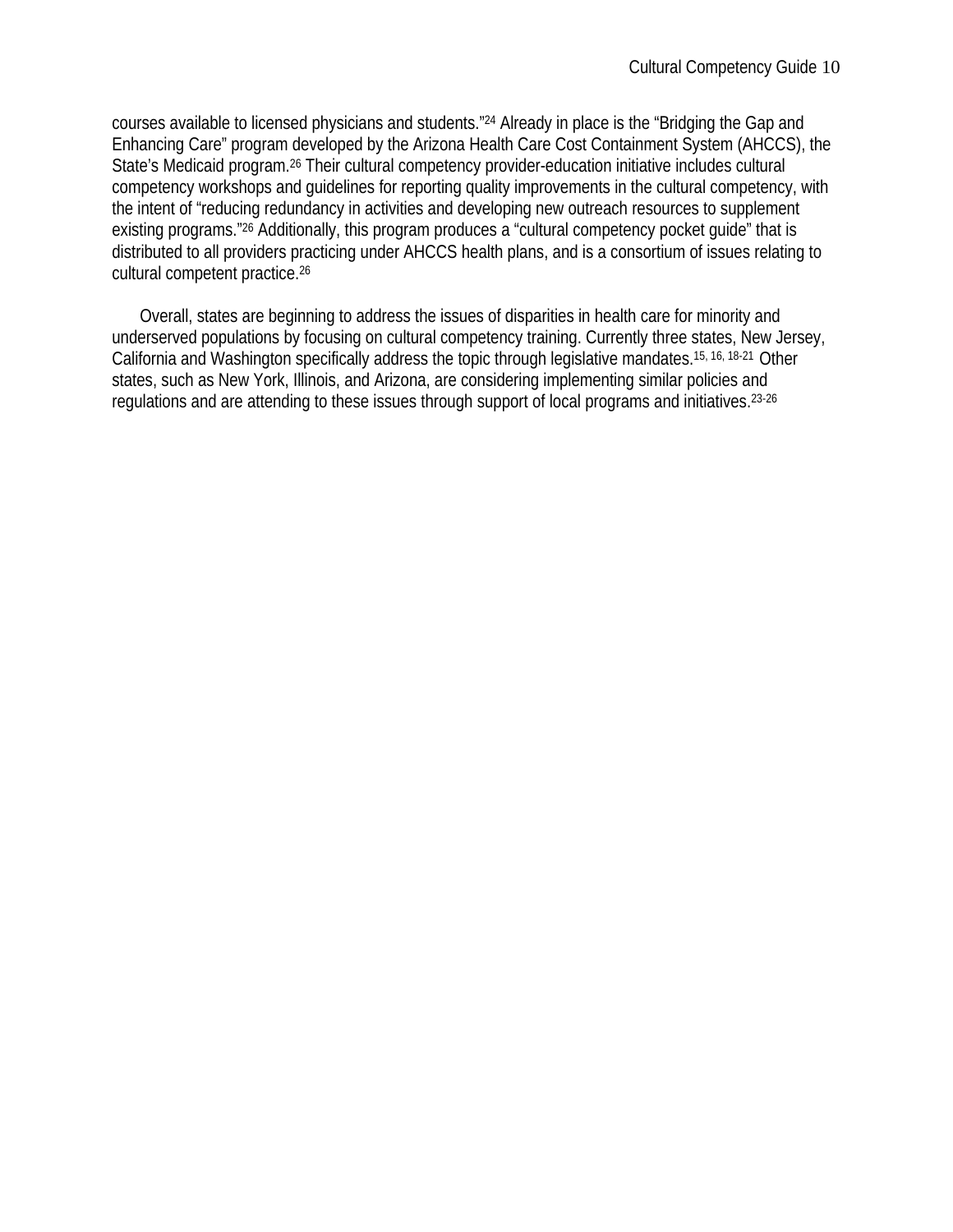# **Part IV: Suggestions from Physician Associations**

Numerous professional associations support cultural competence education, and many specialtydriven organizations have created relevant policy statements. To achieve congruent competence, efforts must target professionals at all levels of training. The following examples from the American Medical Association, Association of American Medical Colleges, American Academy of Pediatrics and American Academy of Family Physicians illustrate programs directed at each tier of medical education: medical students, residents in training, and physicians in practice.

#### Example I: American Medical Association (AMA)27

The AMA policy statement regarding cultural competence, *Enhancing the Cultural Competency of Physicians* (H-295.897), sets forth five objectives:

- 1. To continue efforts to inform medical schools & residency programs about cultural competency resources and encourage them to include culturally effective health care in their curricula;
- 2. To continue research into the need for and effectiveness of cultural competence training;
- 3. To form an expert national advisory panel of consultants who will also develop a list of resources;
- 4. To help physicians obtain information and/or training through an online resource database;
- *5.* To seek external funding for a 5-year program for promoting cultural competence in collaboration with a number of national health-related organizations – the goal being to restructure medical education and staff /faculty development programs to deliberately emphasize cultural competence as part of professional practice.27

#### Example II: Association of American Medical Colleges (AAMC)28

In 2000, the Liaison Committee on Medical Education (LCME) of the AAMC introduced their standard for cultural competence: "The faculty and students must demonstrate an understanding of the manner in which people of diverse cultures and belief systems perceive health and illness and respond to various symptoms, diseases, and treatments. Medical students should learn to recognize and appropriately address gender and cultural biases in health care delivery, while considering first the health of the patient."28

The AAMC has accepted this charge in designing five institutional requirements for an effective cultural competence curriculum: 1) support of the leadership, faculty, and students; 2) commitment of institutional and community resources; 3) involvement of community leaders in curriculum design and evaluation; 4) provision of integrated educational interventions appropriate to the level of the leaner; and 5) a clearly defined evaluation process including accountability and evaluation.28 The latter requirement is the focus of the AAMC's Tool for Assessing Cultural Competence Training (TAACT). This tool is designed to help medical schools integrate cultural competence content into their curricula and meet LCME objectives. Self-administered, the TAACT can be used to inspect multiple aspects of a given medical school's total curriculum. The first part (Domains) facilitates monitoring of *where* teaching is occurring, and the second part (Specific Components) allows identification of *which* learning objectives are being met. It is important to note that the TAACT may not permit analysis of teaching strategies (i.e.: lecture vs. discussion) or achievement of learning outcomes (see Part VI for the TAACT).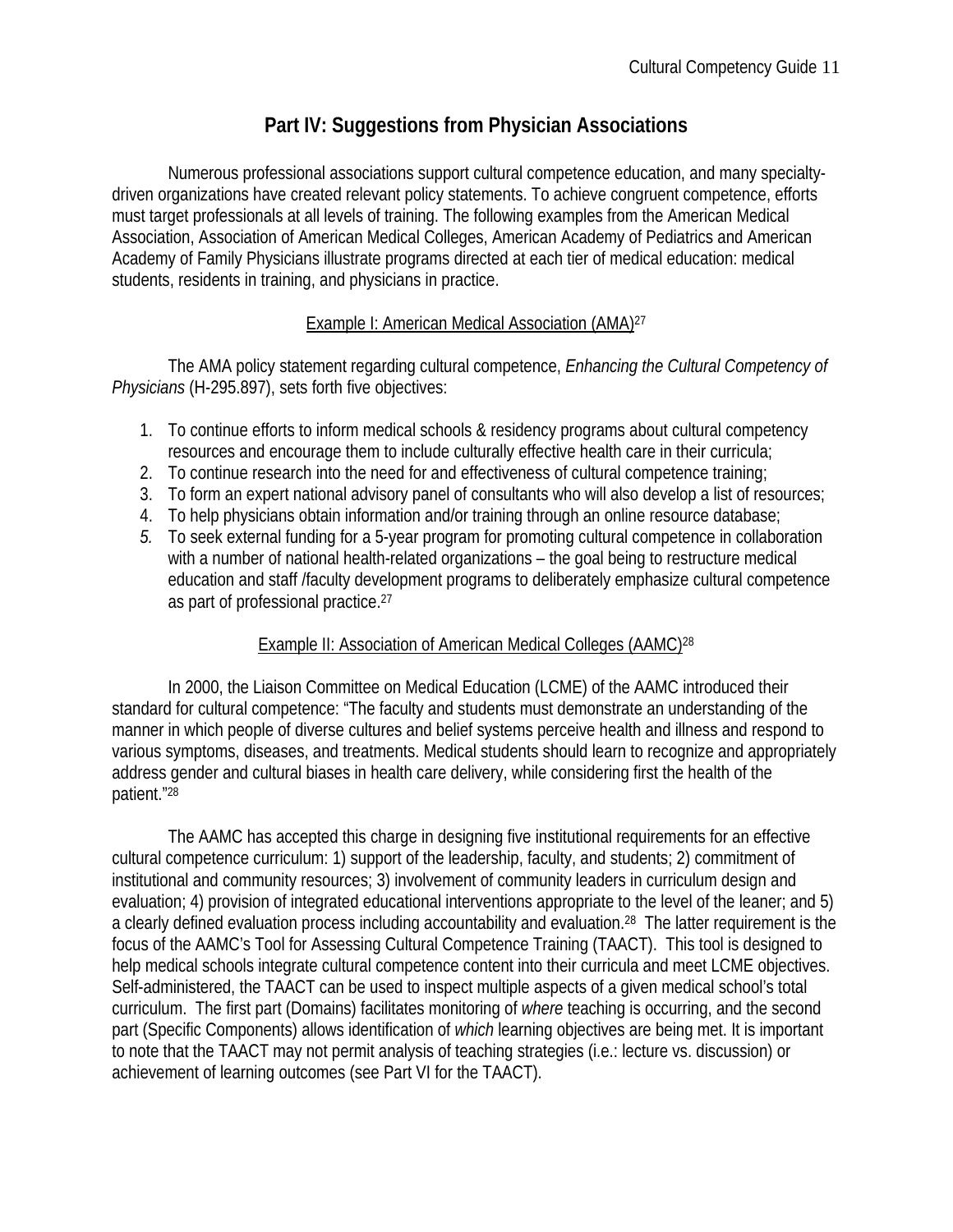#### Example III: American Academy of Pediatrics (AAP)29

The AAP (in conjunction with the AMA Committee on Minority Physicians) defines culturally effective pediatric health care as "the delivery of care within the context of appropriate physician knowledge, understanding, and appreciation of cultural distinctions. Such understanding should take into account the beliefs, values, actions, customs, and unique health care needs of distinct population groups. Providers will thus enhance interpersonal and communication skills, thereby strengthening the physicianpatient relationship and maximizing the health status of patients."29

Acquisition of this culturally effective health care can be achieved through educational courses with the singular objective of addressing cultural competence and/or cultural sensitivity and specific didactic components in the curriculum of medical schools, residency programs, and continuing medical education programs. The following figure represents examples of cultural competence curricula resources at each level of pediatric training:

|               | Figure 1: Cultural Competence Curricula Resources in Pediatric Training <sup>29</sup>                                   |
|---------------|-------------------------------------------------------------------------------------------------------------------------|
|               | General Pediatric Clerkship Curriculum and Resource Manual                                                              |
| $\rightarrow$ | Developed by: the Council on Medical Student Education in Pediatrics and the Ambulatory Pediatric<br>Association (APA). |
| $\rightarrow$ | Target audience: medical students                                                                                       |
|               | Training Residents to Serve the Underserved: A Resident Education Curriculum                                            |
| $\rightarrow$ | Developed by: the APA                                                                                                   |
| $\rightarrow$ | Target audience: pediatric residents and their medical educators                                                        |
|               | Culturally Competent Health Care for Adolescents: A Guide for Primary Health Care Providers                             |
| $\rightarrow$ | Developed by: the AMA                                                                                                   |
| $\rightarrow$ | Target audience: practicing primary care physicians who treat adolescents                                               |

#### Example IV: American Academy of Family Physicians (AAFP)

 The AAFP has also developed cultural proficiency guidelines. The Academy has developed a list of issues to consider in preparing informational or continuing medical education programs which include attention to: the practice setting from both the patient and physician perspective, research-based information on cultural proficiency, cultural differences, and cultural expectations or beliefs. In addition, the AAFP has featured Cross-Cultural Medicine in the December 1, 2005 edition of its publication *American Family Physician.* Authored by Dr. Gregory Juckett, the article describes the cross-cultural interview, highlights Latino and Asian cultures, and provides listings of web-based resources for cross-cultural medicine.<sup>32</sup>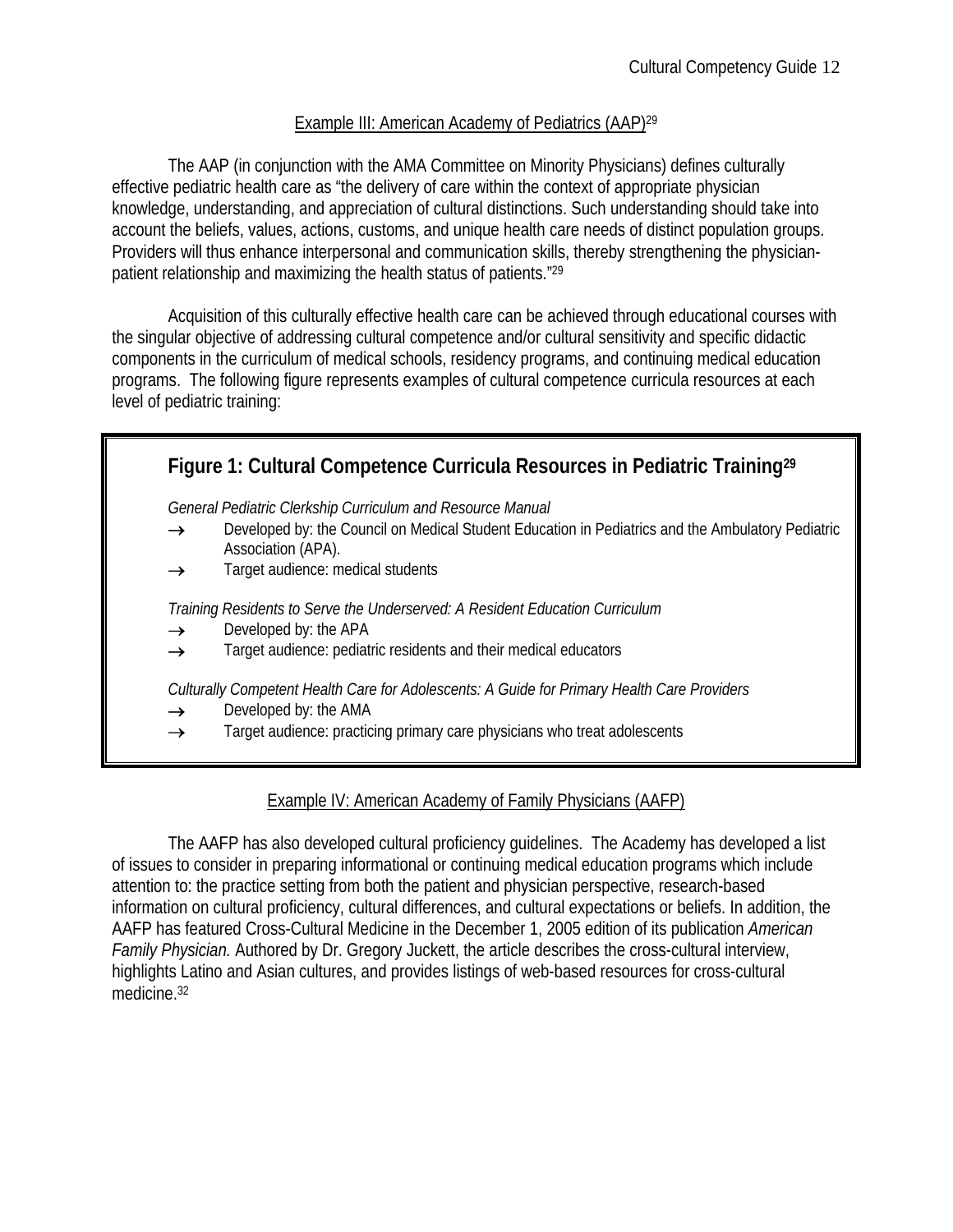### **Part V: Suggestions from Nursing and Public Health**

#### American Nurses Association (ANA)

 The American Nurses Association has addressed cultural competency since it issued a position statement on cultural diversity in nursing practice in 1991. The ANA noted that knowledge of other cultures could provide nurses with "alternatives in services, delivery systems, conceptualization of illness, and treatment modalities."33 Nurses are encouraged to do a cultural evaluation of each patient because interactions will occur between the culture of the nurse, the patient, and the environment. As patient advocates, nurses need to understand how each cultural group understands life processes, defines health and illness, maintains wellness, identifies causes of illnesses, and accepts the role of healers. The position statement asked that all nursing curricula provide information about health care beliefs, values, and practices of the diverse cultures seen in the US health care system. In addition, nursing administrators need to be aware of the cultural diversity of providers and patients alike, making sure that cross-cultural resources are available and accessible. Lastly, ethnocentric beliefs have no place in the health care environment, as they can negatively impact the interaction between patients and providers.33

 The importance of multicultural education in nursing schools cannot be underemphasized. Cultural and linguistic sensitivity are essential to the patient-provider relationship, as misunderstandings and miscommunication can hinder the delivery of high quality care. For example, before entering nursing school, students may not understand the different criteria for diagnosing cyanosis in African Americans, why a Vietnamese mother does not want anyone touching her child's head, or why Asians may be scared of people in white uniforms. A nurse that understands the nuances of different ethnicities, races, and cultures is better prepared to deal with these situations. With cultural competency, a nurse is more likely to know that African Americans' skin turns dusky instead of blue when they are cyanotic; some Vietnamese mothers believe evil spirits will haunt the child if a stranger touches the head; and some Asian cultures associate death with the color white.

Although CLAS standards apply to health care organizations and providers, there are no federal guidelines mandating cultural competency in nursing school curricula. Regardless, nursing programs around the country are addressing the challenge of cultural competency.34 An example is provided by a collaborative project between Washington State University College of Nursing Vancouver and Southwest Washington Health District, now known as Clark County Health Department. The "Cultural Competence in Public Health Practice" project sought to partner registered nurses (RNs) pursuing a Bachelor of Science in Nursing (BSN) degree with public health professionals in order to improve the students' cultural competency.35 The project used three clinical tools in the project: the Campinha-Bacote model of cultural competence, the Minnesota Department of Public Health's nursing intervention "wheel," and Christine Tanner's model of clinical judgment.36

 Campinha-Bacote's model has 5 components: "1) cultural awareness, which refers to awareness of one's own cultural values and biases as well as awareness of the other's; 2) cultural skill, which refers to conducting a cultural assessment or getting the story; 3) cultural knowledge, which refers to patterns of belief, practice, and behavior; 4) cultural encounters, which refers to direct interaction with culture members, and 5) cultural desire, which refers to motivation, intention, and the spirit of the encounter."36 Before and after the 16-week training period, students completed the California Critical Thinking Dispositions Inventory (CCTDI) and the Inventory to Assess the Process of Cultural Competence Among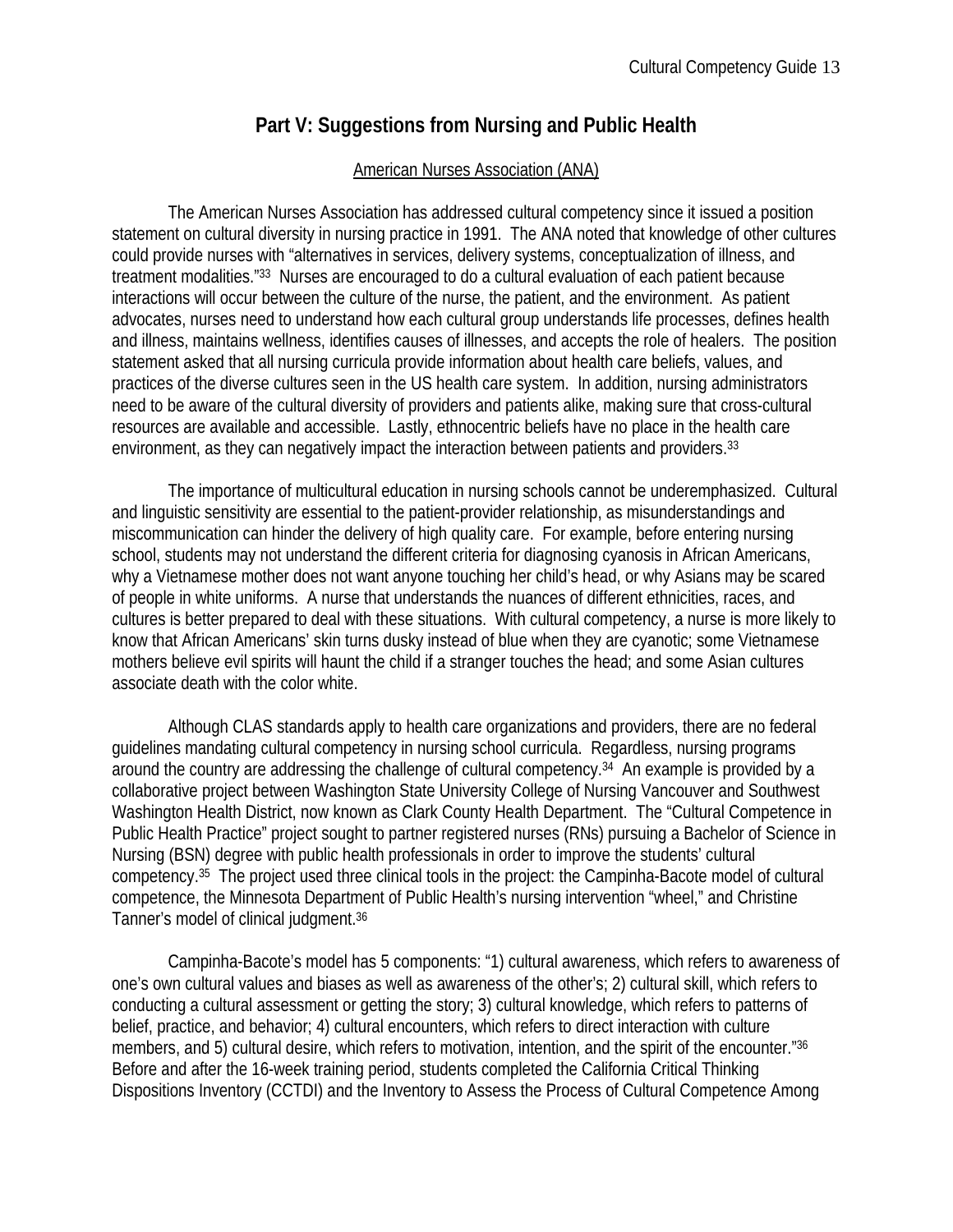Health Professionals (IAPCC). The CCTDI assesses critical thinking dispositions and the IAPCC measures the process towards cultural competency.36

 The entire goal of the project was to develop culturally competent and population-focused nurses. The public health mentors emphasized the importance of expanding the student's ideas about the scope of nursing practice, as RN-BSN students are often trained in acute care settings. Working with patients outside of a hospital gave students a more sincere understanding of the roles of culture and community in healthy living. Students were instructed in identifying culturally related patterns of movement, speech, and behavior. Sometimes they even took a cultural assessment form to the patient's home to assist in the evaluation. Students were also asked to challenge these assumptions with individuals, because the students needed to know the difference between cultural generalities and cultural stereotypes.<sup>36</sup>

#### Oncology Nursing Society

 The ANA is not the only nursing organization concerned with cultural competence, as the Oncology Nursing Society issued guidelines for cultural competence interventions in 1999. The four components of this intervention were promoting cultural self-awareness, disseminating cultural knowledge, developing cultural skills building, and facilitating cultural encounters. In one field test of these guidelines, the nursing staff of a cancer center used multiple interventions over several years to teach cultural competency, leading to a system-wide institutional initiative. The nurses at this Virginia hospital reviewed cancer cases from 1992-1995 and found that 12% of their patients were an ethnic minority. This patient base included African-Americans, Hispanics, Koreans, Vietnamese, Filipino, East Indian, and Chinese patients, in decreasing order of frequency.35 The staff began to participate in community activities to reach these populations, such as participating in an African American health fair, and providing educational materials about breast cancer to Korean and Hispanic women, which were translated specifically for these audiences. Also, they started a lunch series to educate staff about communication styles, family relationships, expectations of staff, and death rituals of various cultures encountered in the hospital. They even started a diversity education web site, which included such things as ANA position statements on cultural diversity education, a cultural snapshot of Virginia to reinforce the importance of diversity understanding, important questions to ask patients, and resources available to patients (i.e. advance directive brochures translated into different languages).35

#### Society for Public Health Education

The Society for Public Health Education's (SOPHE) mission is to promote individual, family, organizational, and community health by acknowledging the importance of cultural diversity education among health educations.37 Their code of ethics focuses on several core principles in the health care profession: respect for autonomy, promotion of social justice, active promotion of good, and avoidance of harm. These principles are further delineated to provide guidelines related to a health educator's responsibility to the public, the delivery of health education, employers, the profession, professional preparation, research and evaluation. The following guidelines (Figure II) are from SOPHE's Code of Ethics and have direct relevance to cultural competency training.37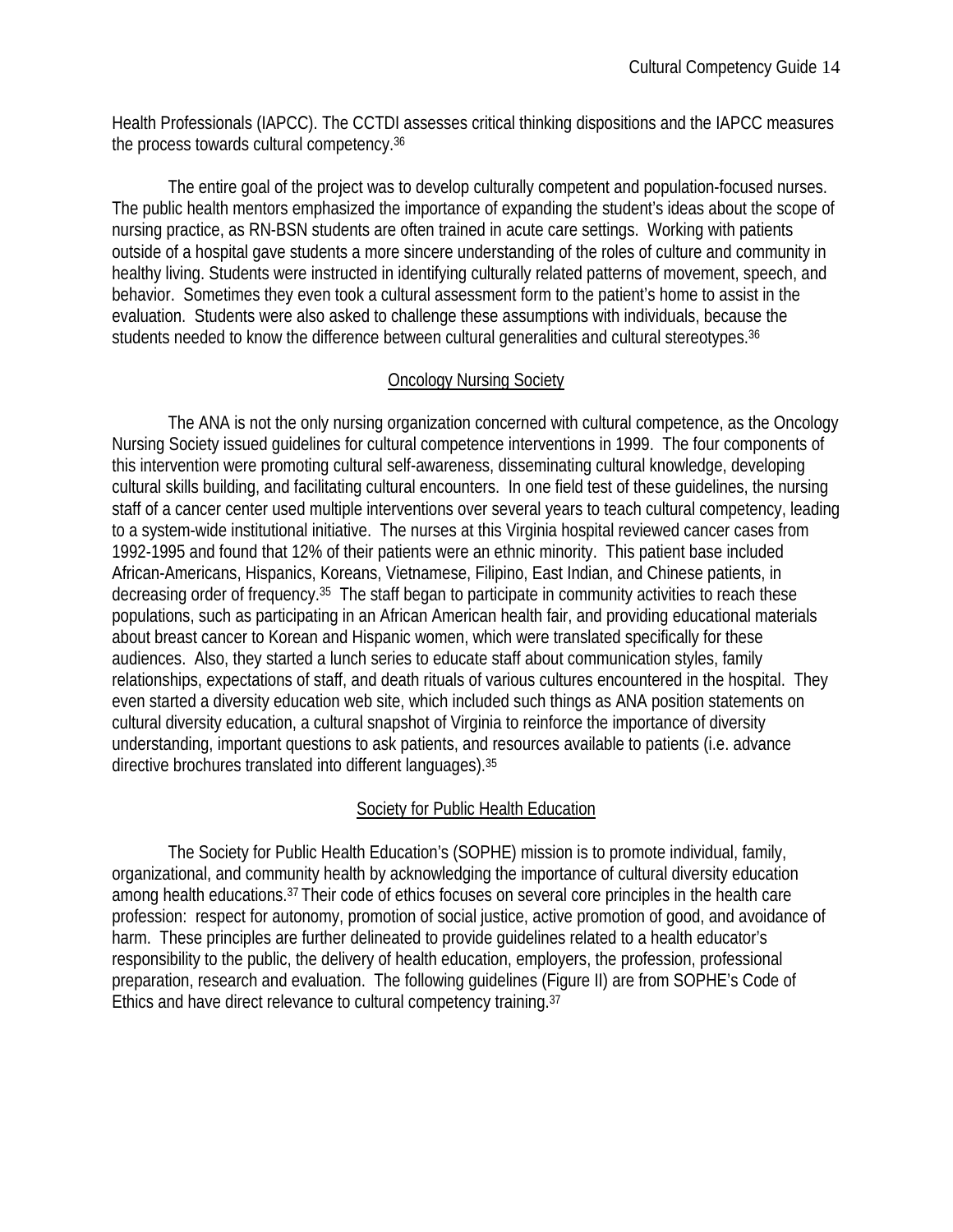# **Figure II: SOPHE'S Code of Ethics37**

*Article I: Responsibility to the Public* 

- Health Educators support the right of individuals to make informed decisions regarding health, as long as such decisions pose no threat to the health of others.
- Health Educators encourage actions and social policies that support and facilitate the best balance of benefits over harm for all affected parties.
- Health Educators accurately communicate the potential benefits and consequences of the services and programs with which they are associated.
- Health Educators protect the privacy and dignity of individuals.
- Health Educators actively involve individuals, groups, and communities in the entire educational process so that all aspects of the process are clearly understood by those who may be affected.
- Health Educators respect and acknowledge the rights of others to hold diverse values, attitudes, and opinions.
- Health Educators provide services equitably to all people.

*Article IV: Responsibility in the Delivery of Health Education* 

- Health Educators are sensitive to social and cultural diversity and are in accord with the law, when planning and implementing programs.
- Health Educators empower individuals to adopt healthy lifestyles through informed choice rather than by coercion or intimidation. Health Educators communicate the potential outcomes of proposed services, strategies, and pending decisions to all individuals who will be affected.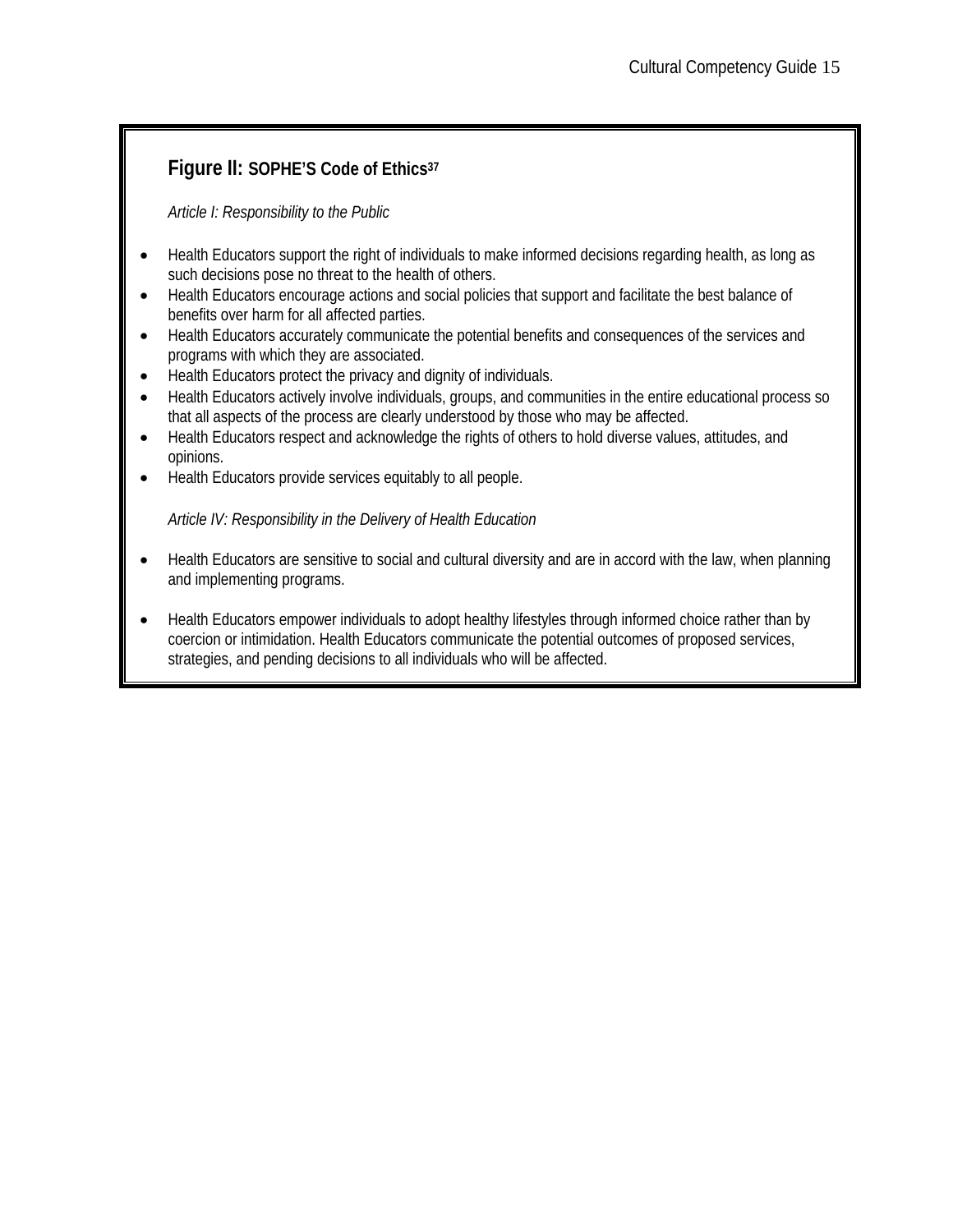# **Part VI: Foundation Efforts**

#### Example I: The California Endowment 30

In April 2001, J. Gilbert and J. Puebla-Fortier received funding from the California Endowment to gather national input for the development of the standards for cultural competence education of health care professionals. Their consensus publication sets forth criteria by which to plan or evaluate courses in cultural competence and provides guidance for the following: health care professionals, educators, consultants, administrators, licensing and accreditation organizations, policy makers and advocates. Select guideline standards are detailed below in Figure III:

# **Figure III: Select Guideline Standards for Cultural Competence30**  *Content of Cultural Competence Education*: → Institutions may start out simply in their inclusion of cultural competency training, but are expected to build in more complex, integrated and in-depth attention to cultural issues in later stages of professional education.  $\rightarrow$  Cultural competence training is best integrated into numerous course, symposia...and practicum activities as they occur throughout an educational curriculum. → Wherever possible, diverse patients, community representatives, consumers and advocates should participate as resources. *Training Methods and Modalities:*  → Cultural competence education is best achieved through a diverse set of training strategies, such as lectures, in-depth, interactive exercises and discussions, case study analysis, genograms. Ideally, cultural competence education should not be confined to one course or workshop but should be integrated into many curricular offerings…such as case discussions, grand rounds, symposia, clinical rotations, preceptorships, and continuing education courses and conferences. *Evaluating Cultural Competence Learning:*  → Evaluation of students' mastery of cultural competence attitudes, knowledge and skills should rely on a variety of techniques both qualitative and quantitative. Students should be given the opportunity to self-assess their application of cultural competence knowledge and skills at various points along their educational trajectory.  $\rightarrow$  The ultimate test of knowledge and application of cultural competence attitudes, content and skills is in increased patient satisfaction with clinical encounters and improved health status

The Commonwealth Fund has supported a range of activities to improve understanding and delivery of culturally competent care, including the Association of American Medical Colleges' project, *Medical Education and Cultural Competence: A Strategy to Eliminate Racial and Ethnic Disparities in Health* Care (www.cmwf.org). The Kaiser Foundation published a 2003 *Compendium of Cultural*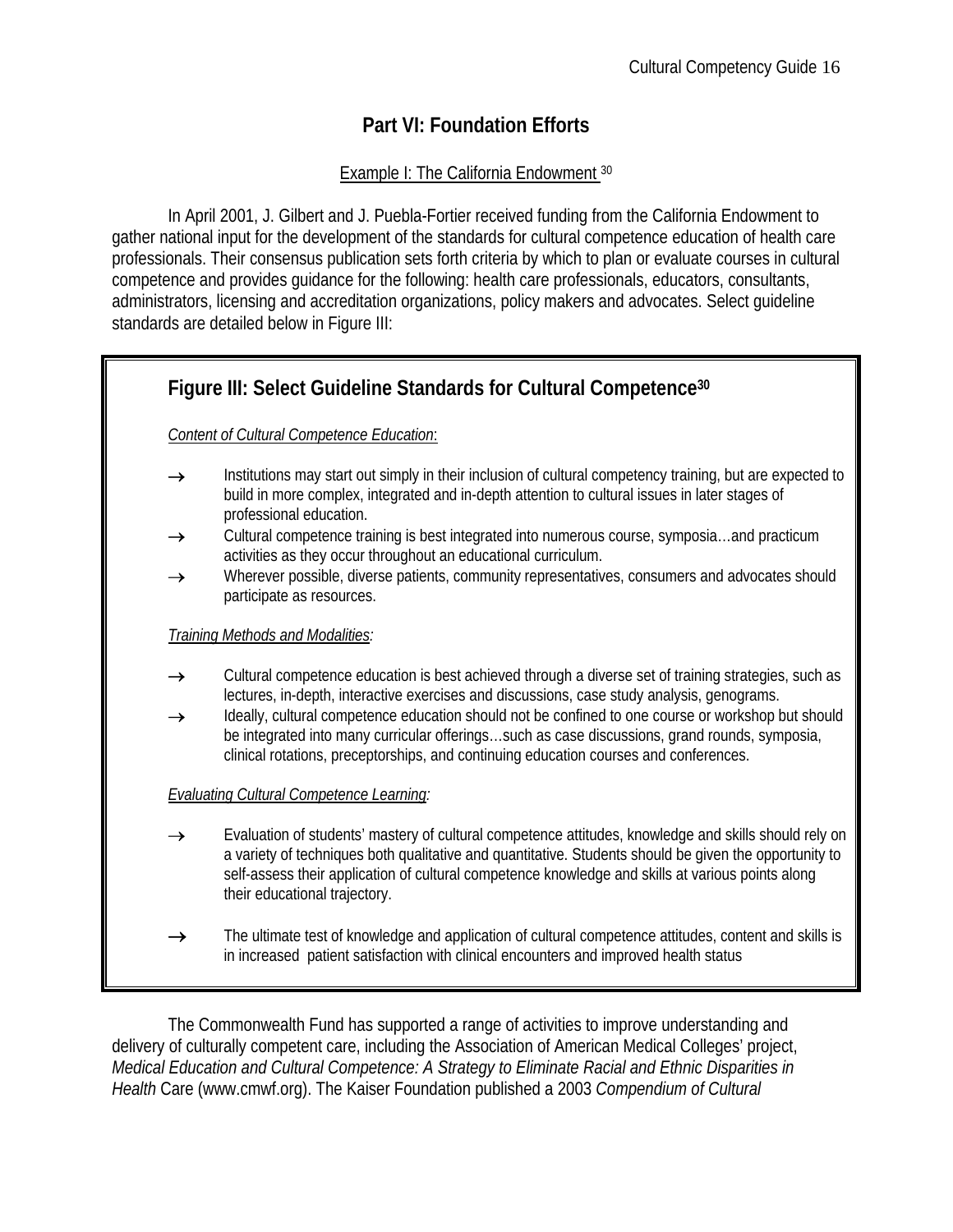*Competence Initiatives in Health Care*, which lists private and public sector efforts in the realm of cultural competence (www.kff.org).31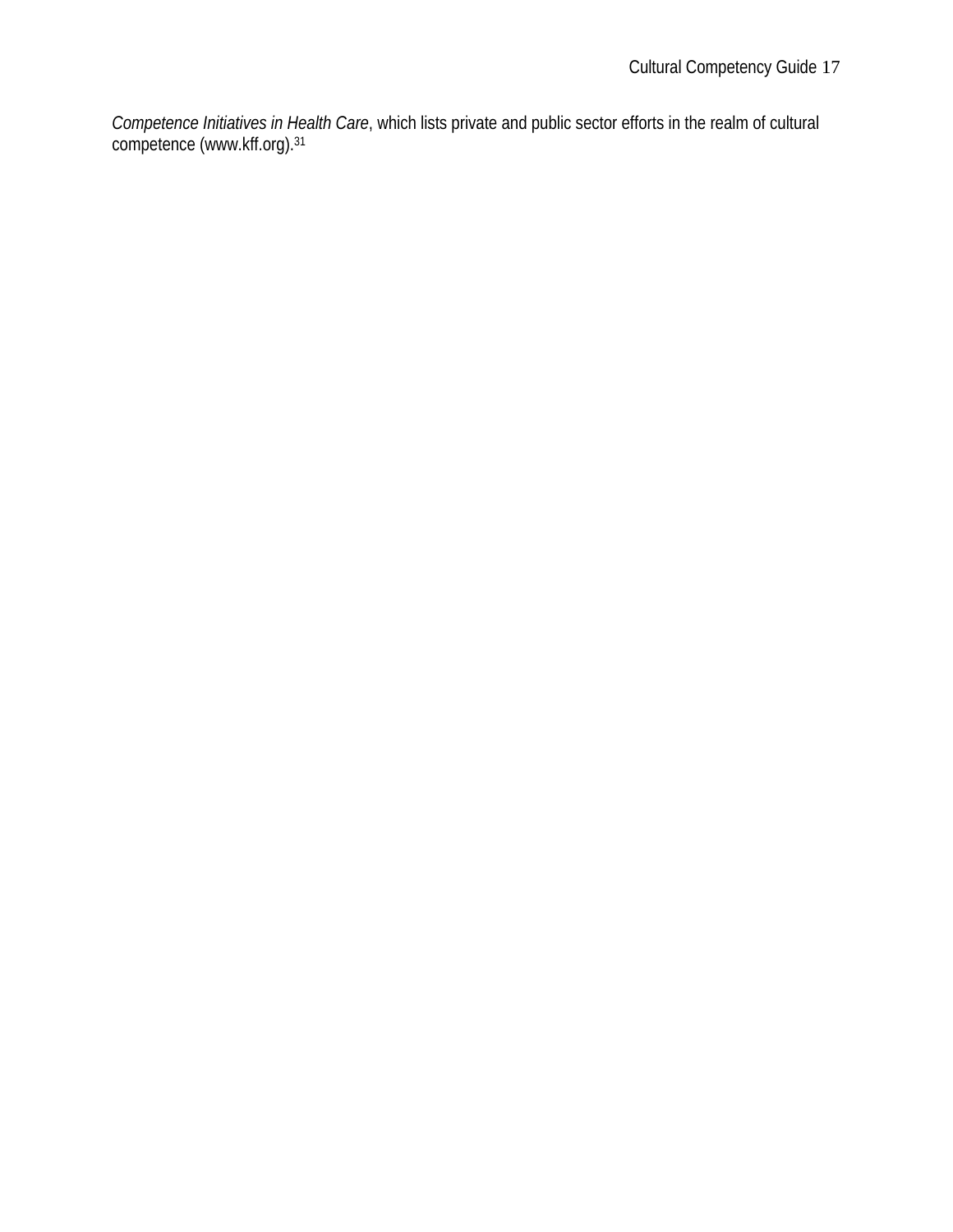# **Part VII: Training in Medical and Dental Schools**

 In response to the demand for greater cultural awareness, medical and dental schools have taken two broad strategies to address the issue. The first approach entails cultural immersion programs whereby students take part in an international elective or serve part of a clinical rotation in a more localized native community.39 Compared to a mere 8 percent of medical students taking part in international electives in 1982, 38 percent of U.S. medical students in 2002 reported participation in abroad rotations.40

The second strategy to address ever changing cultural issues involves the integration of cultural competency curriculum into existing school courses often through case-based, small-group sessions touching on subjects, such as core cultural beliefs of various ethnic groups, complementary and alternative medicine, language barriers, substance abuse, racism, and cross-cultural interviewing skills.<sup>39</sup> Although 87 percent of medical schools in the United States had some sort of cultural competency training curricula in 2000, content was often limited to three or fewer courses during the preclinical years, with only 8 percent of medical schools offering separate courses.<sup>41</sup> However, such statistics are encouraging in light of only 13 percent of medical schools offering any content regarding cultural competency in 1991.42

#### Cultural Competency Curricula in Medical and Dental Schools

Cross-cultural curricula have been developed to address issues involving how a patient's sociocultural background affects their interaction with the current health care infrastructure as well as alter their health beliefs and behavior. However, despite national requirements from the Liaison Committee on Medical Education (LCME) and the Accreditation Council for Graduate Medical Education (ACGME) that medical schools and residency training programs integrate cultural competency education within their programs, the slow uptake and varied quality of such programs have often produced less than desirable results.43,44 The issue of cultural competency and the push for integration of such material into medical school curricula dates back to the 1960's. However, among the 122 medical schools in the United States, only 8 percent have devoted separate courses addressing cultural competence, while the majority (87%) has opted to integrate such knowledge into existing courses/electives.<sup>41</sup>

A number of professional medical organizations have led the charge for cultural competency training of U.S. medical students. Through a grant from the U.S. Department of Health and Human Services, Health Resources and Services Administration, Bureau of Health Professions, Division of Medicine and Dentistry, the American Medical Student Association (AMSA) began pilot testing their Achieving Diversity in Dentistry and Medicine (ADDM) program in September 2003. The ADDM project provides technical support and limited funding to medical and dental schools in the development and evaluation of cultural competency programs by offering the following: 45

- 1. Strategies for preparing medical school faculty to teach cultural competency through integration;
- 2. A suggested curriculum outline for cultural competency that can be tailored to any school;
- 3. A look at ways to evaluate the efficacy of a culturally competent medical education and student/faculty performance within it;
- 4. Detailed methods for student instruction in cultural competency, based on existing curriculum type;
- 5. A blueprint for making cultural competency an integrated part of an institution.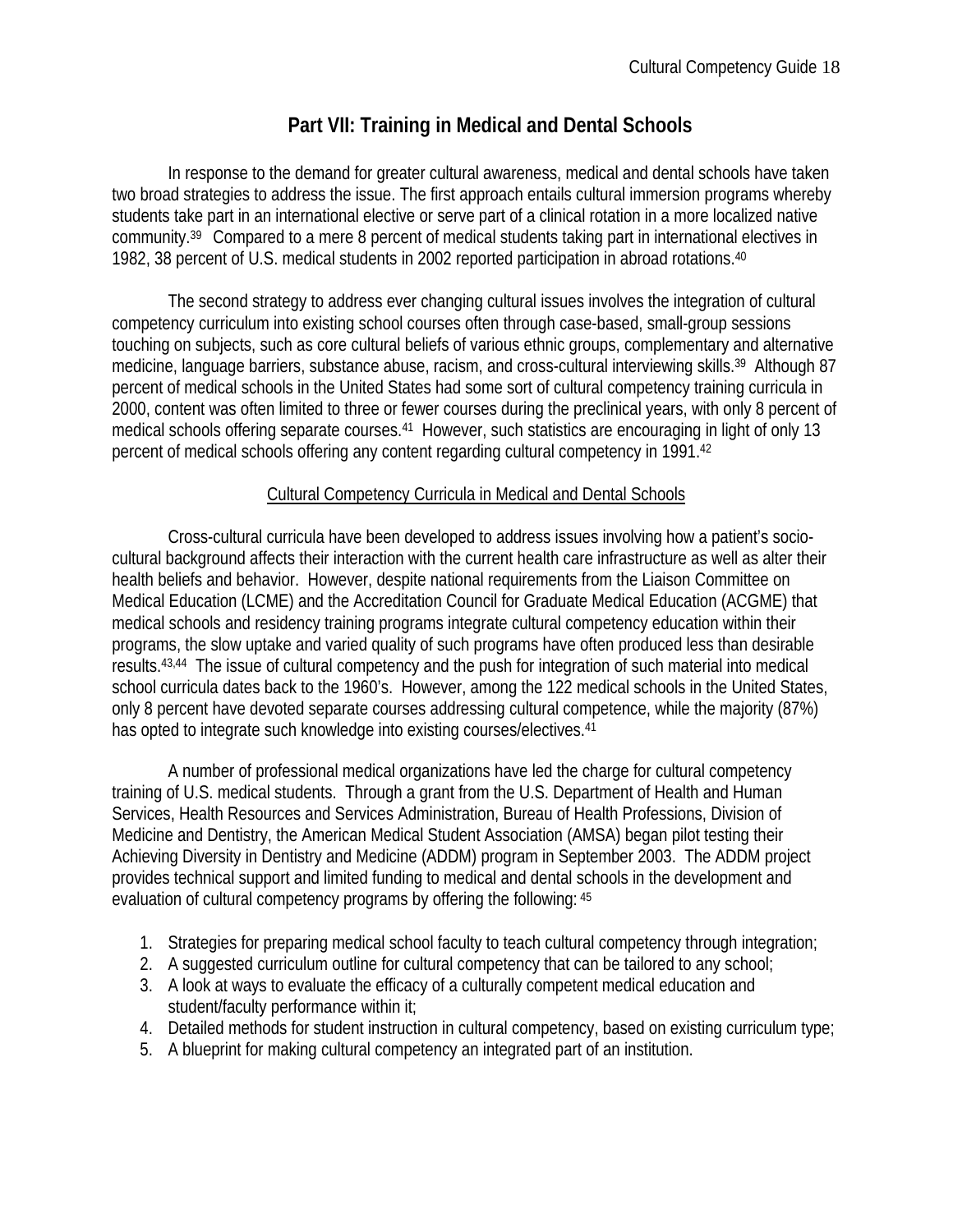Currently at least five medical schools (Brown Medical School, Eastern Virginia Medical School, Midwestern University College of Osteopathic Medicine, University of Illinois College of Medicine at Chicago, University of North Carolina at Chapel Hill School of Medicine) and three dentistry schools (University of Nebraska College of Dentistry, University of Nevada, Las Vegas School of Dental Medicine, University of Texas Dental Branch at Houston) are developing cultural competency curricula through the ADDM project.45 AMSA also supports cultural competency projects through their Promoting, Reinforcing, and Improving Medical Education (PRIME) program. Through a five-year contract awarded through the U.S. Public Health Service Bureau of Health Professions, Division of Medicine, PRIME addresses issues in medical education, such as, diversity training and trials of service-based learning targeted at students with career interests in primary care to meet the unique needs of underserved populations.46

 Additional medical school programs have chosen an approach of service learning to address cultural competence training, looking to teach students about various localized cultures through projects that seek to improve the health of the surrounding community. For example, the University of Iowa through a student-directed two-year elective entitled "Community Health Outreach," addresses the issue of medically underserved populations in Iowa City by partnering the local community with the academic medical school.47 The first year of the program involves students learning about various community service organizations and how they address the health care needs of their target populations. The second year involves the application of attained skills through self-directed projects that focus on areas such as substance abuse, mental health, and other underserved populations. The goals of the project are for students to gain skills in communication, teamwork, assessing community needs, and the design and implementation of community projects.47 Similar programs are being conducted at the University of Kentucky College of Medicine and Wright State University at various levels of implementation and success.48,49

#### Evaluation of Cultural Competency Programs

As new courses are being developed and institutions experiment with integrating cultural competency skills and knowledge into their existing infrastructure of medical education, the need for assessing program success and outcomes becomes paramount. Limited data exist in evaluating the effectiveness of such programs and more research is needed to make decisions about the future direction of cultural competency training. The truth is that we cannot manage what we do not measure, and efforts to improve our ability to characterize this poorly understood and inadequately addressed problem will help shape future policies to close gaps in our knowledge and understanding of an ever changing patient population.

In order to assess the current levels of cultural competency knowledge, all third year medical students at a single medical institution were surveyed during their medicine clerkship between November 2001 and February 2004.50 The survey instrument consisted of a 40-item, multiple choice, single correct answer questionnaire that measured several areas of cultural competence, such as health disparities, stereotyping, exploring culture, communication, language and perceptions of health and illness. Results included a mean and median overall knowledge score of 55 percent, with no student scoring above 80 percent. Examining specific content areas, students had decent mean scores for exploring culture (76%), communication and language (63%), and knowledge of health disparities (65%) but faired worse in the areas of stereotyping (27%) and perceptions of health and illness (45%). Although the results are limited in their generalizability to other student populations, they are an indicator of the limited knowledge of cultural competence among medical students and the need for cultural diversity training.50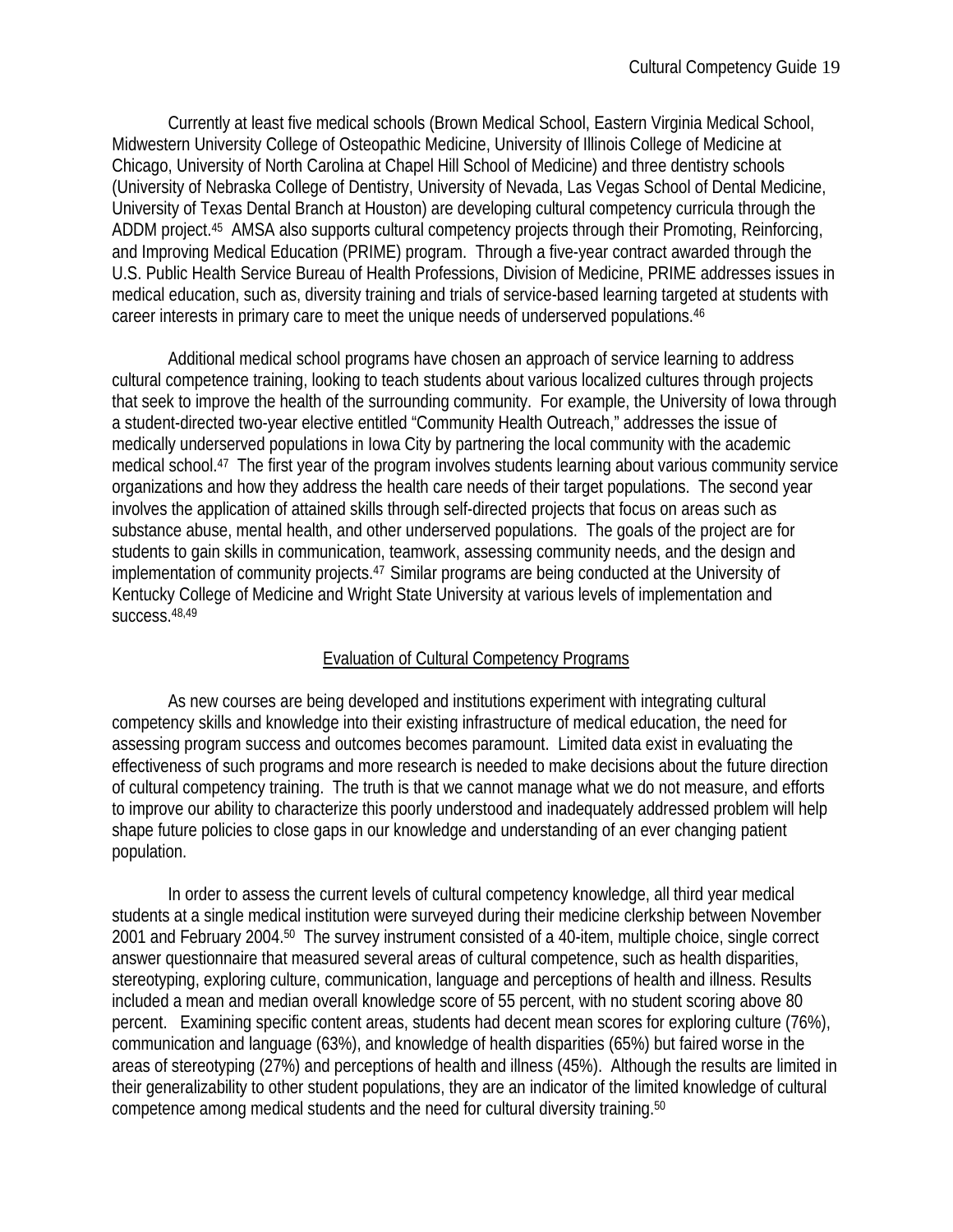The outcomes of a course entitled Elective Course in Culture and Diversity at Wake Forest University were analyzed and recently published. Post-course surveys indicated a self-reported increase in students' cross-cultural skills and a greater awareness of issues, such as cultural sensitivity, alternative therapies, and cultural cues during a patient interview.51 However, methodological problems such as a small study size, potential selection bias of motivated student volunteers, and possible measurement bias through lack of objective measures and use of self-reported data limit the conclusions and interpretations of the results.51 Another study at Dalhousie University in Canada evaluated the attitudes of medical students entering their clinical years after being exposed to a new course entitled "Physicians, Patients & Society" (PPS) that addressed cultural and social issues in medicine, such as medical ethics, health policy, and public health. Overall, students stated that learning about social and cultural issues during the two-year course made little or no difference in their behaviors during clinical rotations.52

 Many medical schools have recognized the need to incorporate cultural competency training into their curricula, but the content and methodologies are inconsistent and varied. Thus far, evaluation of such strategies for the promotion of cultural competence has been un-impressive or nonexistent. The lack of a model curriculum for which to base teaching methods, topics and evaluations may hinder the ability of medical leaders and program administrators to improve the cultural competency training of medical students.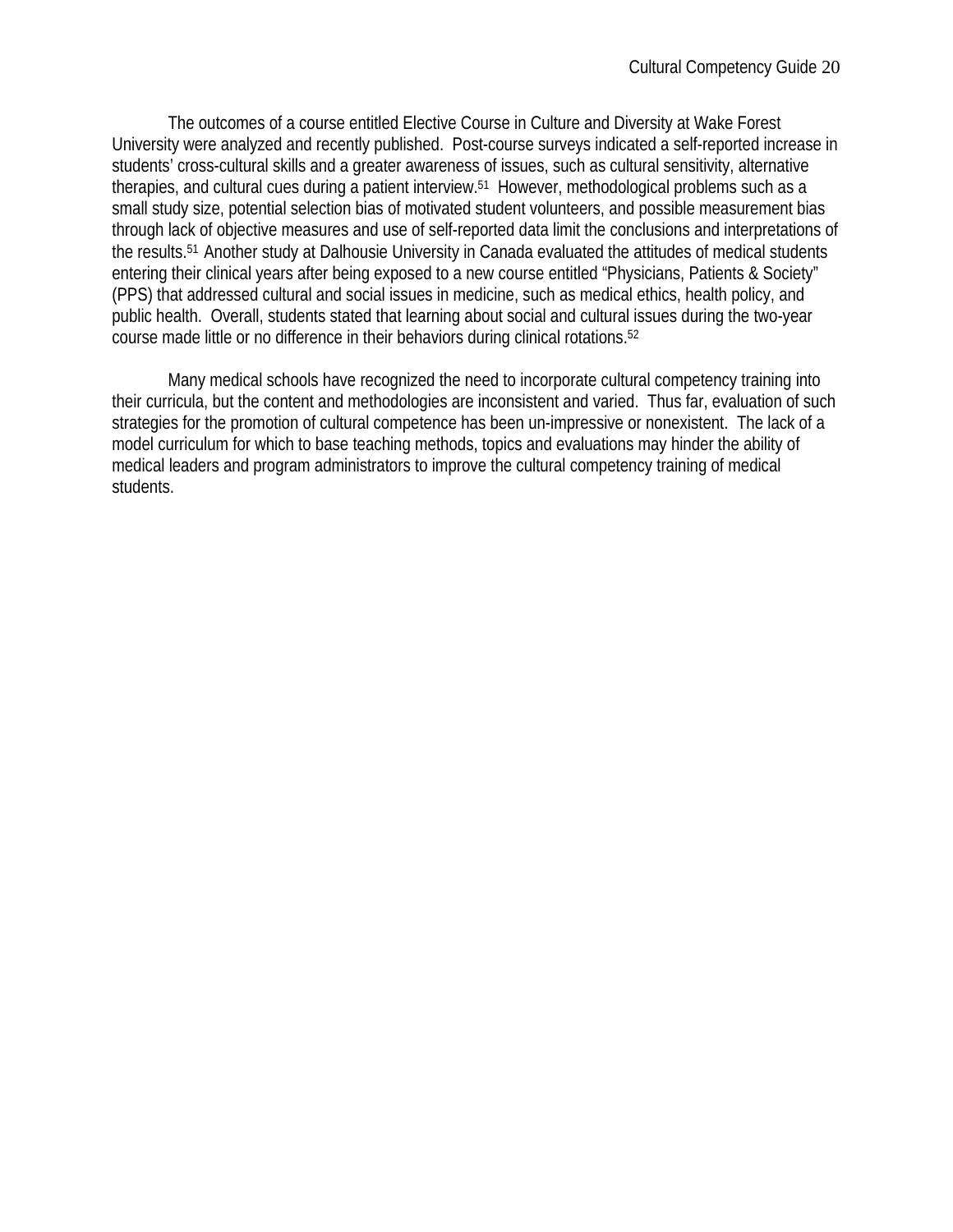### **Part VIII: Checklist for Model Curriculum**

The need for a model curriculum for cultural competency in health care education and training became evident in the previous sections. The CLAS Standards emphasize the need to provide continued training to culturally diverse students, and many professional medical and health care organizations are beginning to incorporate this type of education and training into their policy statements. In addition, many states are beginning to mandate cultural competency training for health care professionals into legislation, even though no standard curriculum exists.

The previously mentioned Tool for Assessing Cultural Competence Training (TACCT) is designed to assist schools in their efforts to integrate cultural competence content into their curricula. While this tool is comprehensive in content, ongoing training, education and evaluation that captures new evidence, skill refreshers and promotion of the provision of culturally competent care is also highly recommended. The following figure, based on the TACCT, provides a checklist for assessing proposed curricula on cultural competency. 53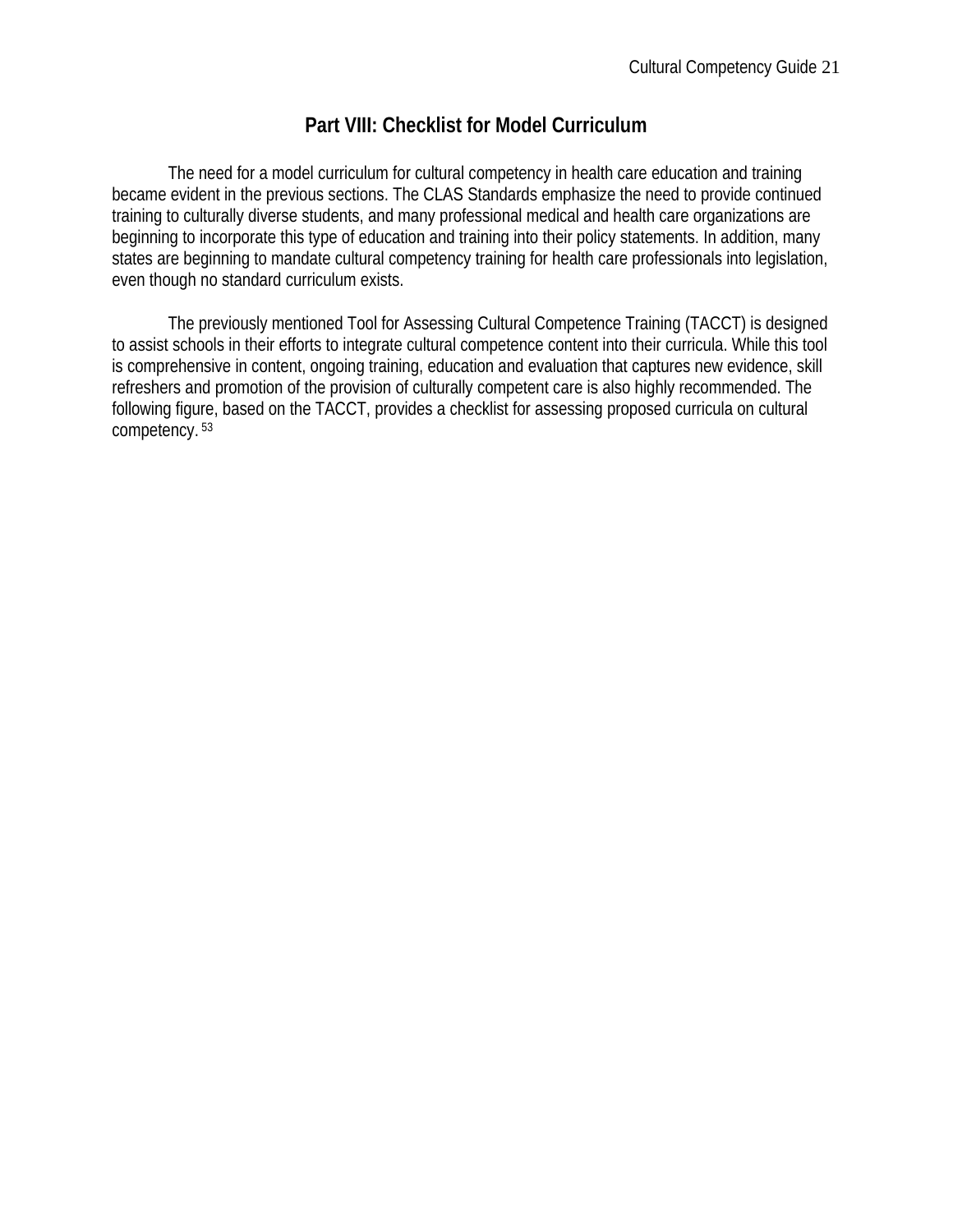# **Figure IV: Cultural Competency Checklist53**

#### *Domain I: Cultural Competence—Rationale, Context, and Definition*

- Definition and understanding of the importance of cultural competence; how cultural issues affect health and health-care quality and cost; and, the consequences of cultural issues
- Definitions of race, ethnicity, and culture, including the culture of medicine
- Clinicians' self-assessment, reflection, and self-awareness of own culture, assumptions, stereotypes, biases

#### *Domain II: Key Aspects of Cultural Competence*

- Epidemiology of population health
- Patient/family-centered vs. physician-centered care: emphasis on patients'/families' healing traditions and beliefs [for example, ethno-medical healers]
- Institutional cultural issues
- Information on the history of the patient and his/her community of people

#### *Domain III: Understanding the Impact of Stereotyping on Medical Decision-Making*

- History of stereotyping, including limited access to health care and education
- Bias, stereotyping, discrimination, and racism
- Effects of stereotyping on medical decision-making

#### *Domain IV: Health Disparities and Factors Influencing Health*

- History of health-care design and discrimination
- Epidemiology of specific health and health-care disparities
- Factors underlying health and health-care disparities—access, socioeconomic, environment, institutional, racial/ethnic
- Demographic patterns of health-care disparities, both local and national
- Collaborating with communities to eliminate disparities—through community experiences

#### *Domain V: Cross-Cultural Clinical Skills*

- Knowledge, respect, and validation of differing values, cultures, and beliefs, including sexual orientation, gender, age, race, ethnicity, and class
- Dealing with hostility/discomfort as a result of cultural discord
- Eliciting a culturally valid social and medical history
- Communication, interaction, and interviewing skills
- Understanding language barriers and working with interpreters
- Negotiating and problem-solving skills
- Diagnosis, management, and patient-adherence skills leading to patient compliance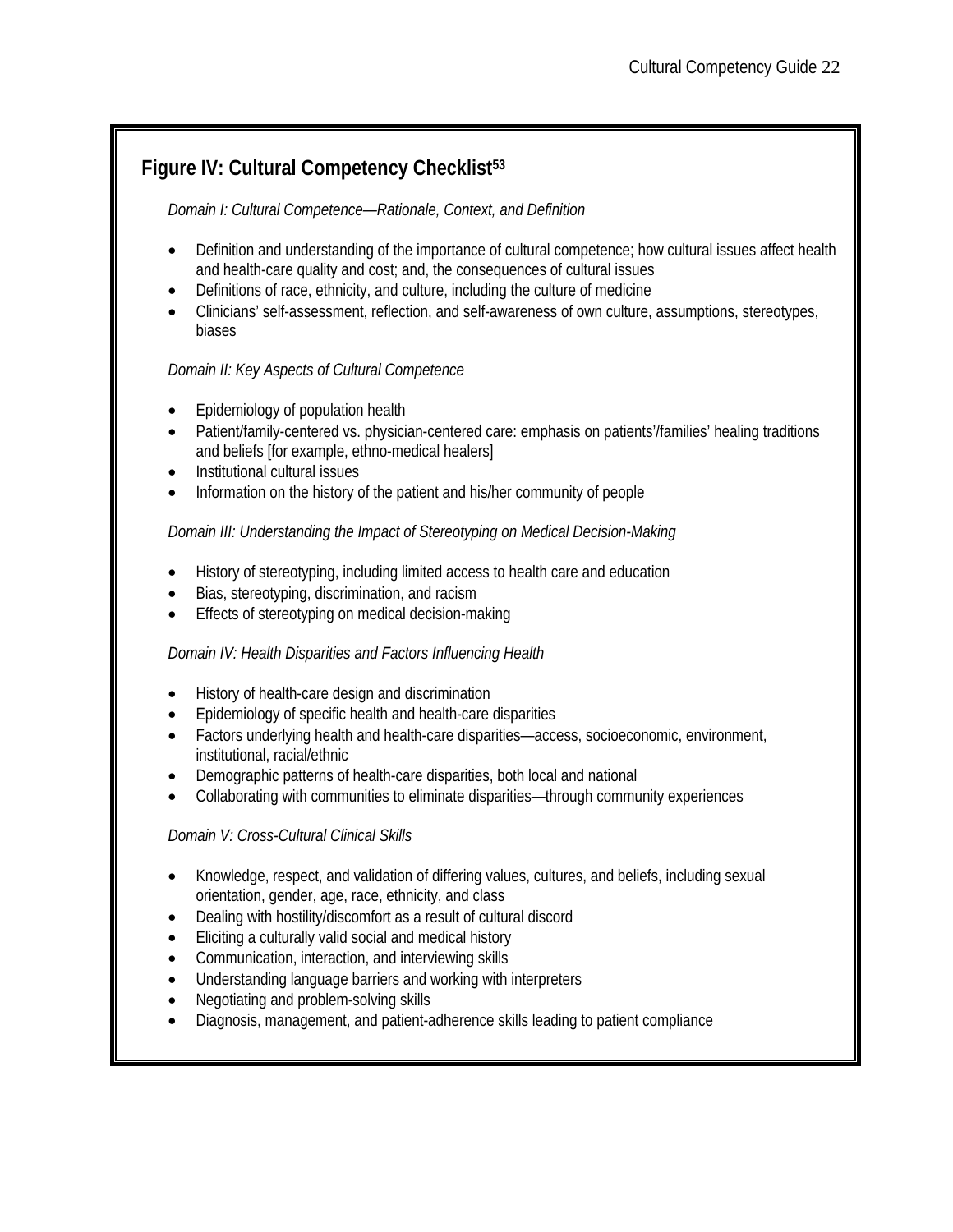# **Conclusion**

 As the population of the United States becomes rapidly more diverse, there is increasing need and demand for cultural awareness in health care settings. Cultural competency is more frequently an aspect of health professionals' initial and continuing education. Efforts range from the federal CLAS to state policies and a range of activities underway in the nations medical, dental, nursing, and public heath schools. Despite the lack of national standards, these activities have shared characteristics and all of them seek to achieve understanding during the health care encounter and, thus, to improve patient satisfaction with care givers and health outcomes.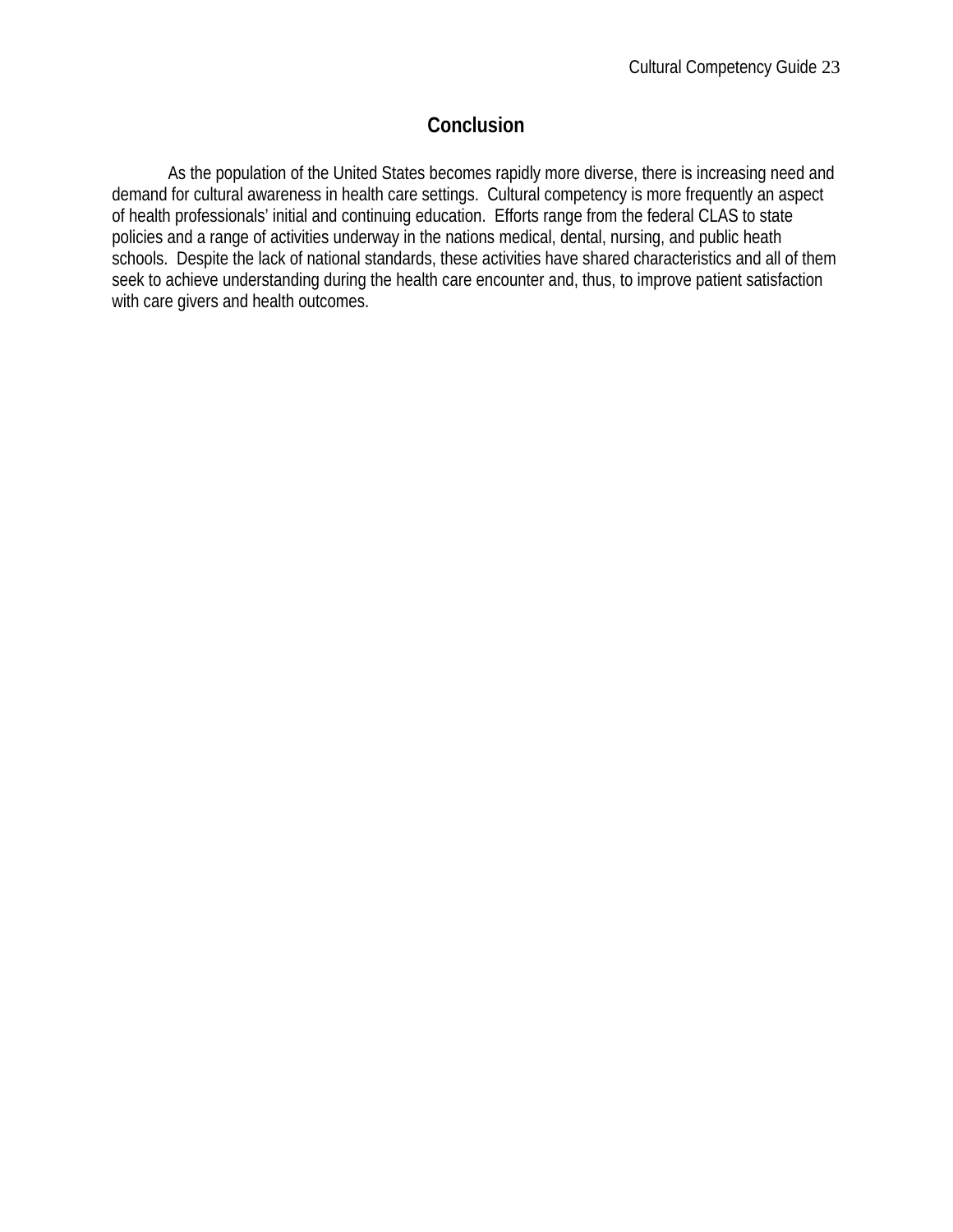### **References**

- 1. Genao I, Bussey-Jones J, Brady D, Branch WT Jr, Corbie-Smith G. Building the case for cultural competence. *Am J Med Sci*. 2003 Sep;326(3):136-40. By the year 2100, it is estimated that non-Hispanic Whites will comprise approximately 40 percent of the population. Population Projections Program, Population Division, U.S. Census Bureau. *Projections of the Resident Population by Race, Hispanic Origin, and Nativity.* Accessed November 2005 at: http://www.census.gov/population/projections/nation/summary/np-t5-h.pdf
- 2. Weinick, R.M., Zuvekas, S.H., Cohen, J.W. (2000). Racial and ethnic differences in access and use of health care services, 1977-1996. Medical Care Research and Review, 57 (supplement 1), 36-54.
- 3. United States Department of Health and Human Services, Agency for Healthcare Research and Quality. *2004 National Healthcare Disparities Report*. Available online at http://qualitytools.ahrq.gov/disparitiesreport/documents/nhdr2004.pdf.
- 4. Brach, C. & Fraserirector, I. (2000).Can cultural competency reduce racial and ethnic health disparities? A review and conceptual model. Medical Care Research and Review, 57 (supplement 1), 181-217.
- 5. Title VI of the Civil Rights Act: Pub. L. 88-352, title VI, Sec. 601, July 2, 1964, 78 Stat. 252.
- 6. Assuring Cultural Competence in Health Care: Recommendations for National Standards and an Outcomes-Focused Research Agenda. (1999). *Part I: Recommendations for National Standards*: Office of Minority Health.
- 7. Ross, H. (2001). *Office of Minority Health publishes final standards for cultural and linguistic competence*: Office of Minority Health.
- *8. National Standards for Culturally and Linguistically Appropriate Services in Health Care*. (2001, March). Retrieved May 15, 2005, from http://www.omhrc.gov/omh/programs/ 2pgprograms/finalreport.pdf
- 9. Cross, T., Bazron, B., Dennis, K., & Isaacs, M. (1989). *Towards a culturally competent system of care* (Vol. 1). Washington, D.C.: Georgetown University Child Development Center, CASSP Technical Assistance Center.
- 10. Libby, D. L., Zhou, Z., & Kindig, D. A. (1997). Will minority physician supply meet U.S. needs? *Health Affairs, 16*(4), 205-214.
- 11. Relman, A. S. (1994). Racial and Ethnic Diversity in U.S. Medical Schools. *The New England Journal of Medicine, 331*(7), 472.
- 12. Bach, P. B., Hoangmai, H., Schrag, D., Tate, R. C., & Hargraves, J. L. (2004). Primary care physicians who treat blacks and whites. *The New England Journal of Medicine, 351*(6), 575-584.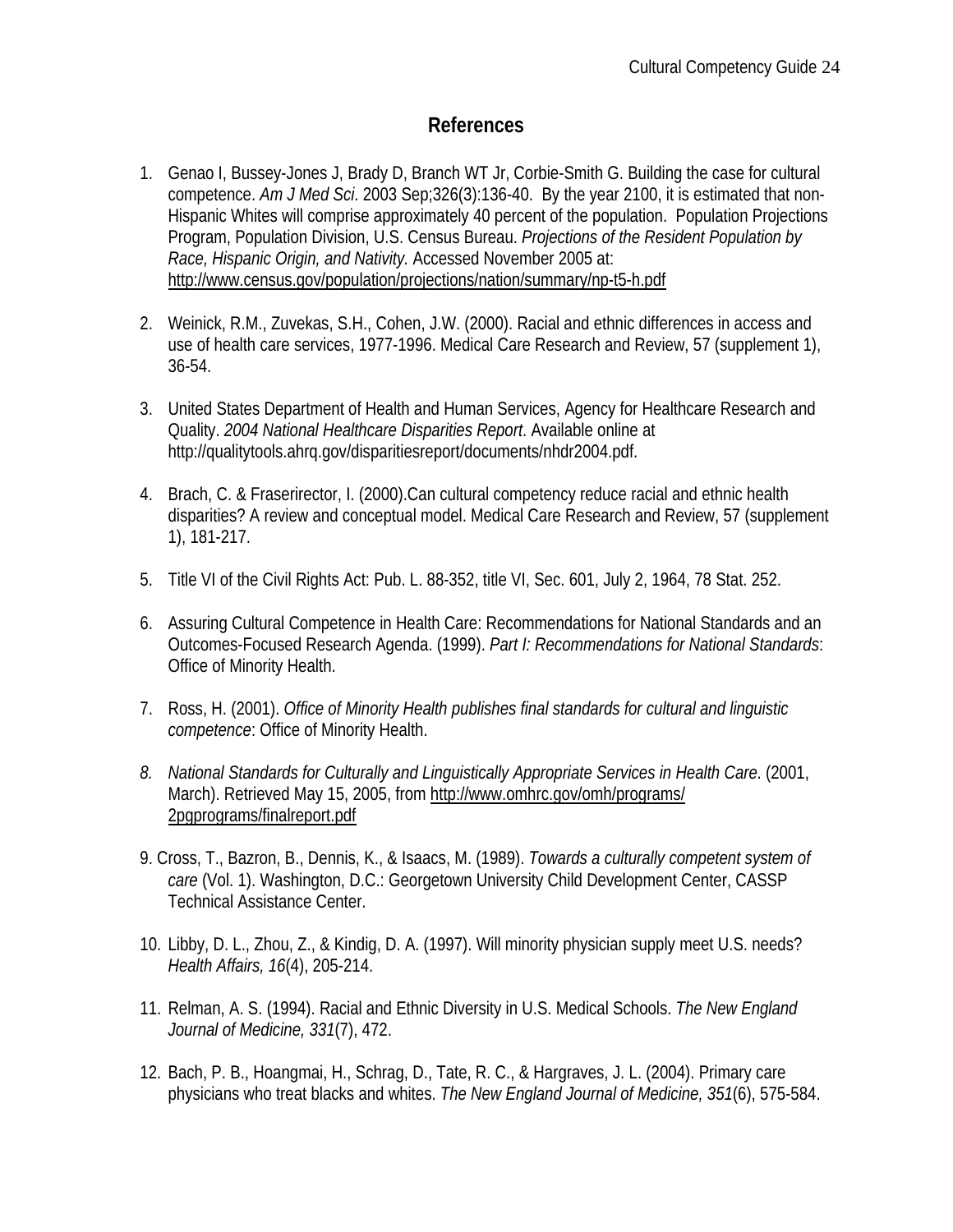- 13. Saha, S., Taggart, S. H., Komarony, M., & Bindman, A. B. (2000). Do patients choose physicians of their own race? *Health Affairs, 19*(4), 76-83.
- 14. Laveist, T. A., & Nuru-Jeter, A. (2002). Is doctor patient concordance associated with greater satisfaction with care? *Journal of Health and Social Behavior, 43*, 296-306.
- 15. State of New Jersey 211<sup>th</sup> Legislature. Senate No. 144 and Senate Substitute for Assembly No 492. Adopted March 29 2004. http:// njleg.state.nj.us/2004/Bills/ S0500/144\_R2.htm. Accessed 11/21/2005.
- 16. California Assembly Bill No 1195. September 1 2005. www.healthlaw.org/library.cfm?fa=download& resourceID=78947&appView=folder&print -. Accessed 04/03/2006.
- 17. National Council of La Raza. News Release: NCLR Welcomes Passage of Cultural and Linguistic Competency Training Bill for Physicians in California. Oct 6 2005. http://www.nclr.org/content/news/detail/ 34227?print=1. Accessed 11/30/2005.
- 18. Dower C. Health Care Interpreters in California. The Center for the Health Professions. University of California, San Francisco, April 2003. Also available at http://www.leginfo.ca.gov/pub/03-04/bill/sen/sb\_0851-0900/sb\_853\_bill\_20031009\_chaptered.pdf. Last Accessed 03/15/2006
- 19. McDonough JE, Gibbs BK, Scott-Harris Janet, Kronsebusch K, Navarro AM, Taylor K. A State Policy Agenda to Eliminate Racial and Ethnic Health Disparities. The Commonwealth Fund, Jun 2004. Also Available at http://www.cmwf.org/publications/publications\_show.htm?doc\_id=230645. Accessed 3/15/2006.
- 20. California Medi-Cal Contract. Exhibit A, Attachment 9. http://www.co.sandiego.ca.us/cnty/cntydepts/ health/ais/ltc/media/San%20Diego%20GMC%20Template%202005.doc. Accessed 04/03/2006.
- 21. Washington State Bill 6914. March 1, 2006. http://www.leg.wa.gov/pub/billinfo/2005- 06/Pdf/Bills/Senate%20Passed%20Legislature/6194.PL.pdf. Accessed 04/03/2006.
- 22. Chapter 66 of the Acts of 2000. April 14 2000. http://www.mass.gov/legis/laws/ seslaw00 /s1000066.htm. Accessed 11/30/2005.
- 23. Cultural Competency and Health Care in Massachusetts: Where Are We? Where Should We Be?. The Massachusetts Health Policy Forum: Issue Brief, 1999:12-14. Also available at http://www.sihp.brandeis.edu/mhpf/Issue\_Brief\_5a.pdf. Accessed 03/15/2006.
- 24. Rose J. Wollenberg YC. On Finance and Practice: Update. Medical Economics. http://www.memag.com/memag/article/articleDetail.jsp?id=163088&pageID=2. Accessed 11/30/2005.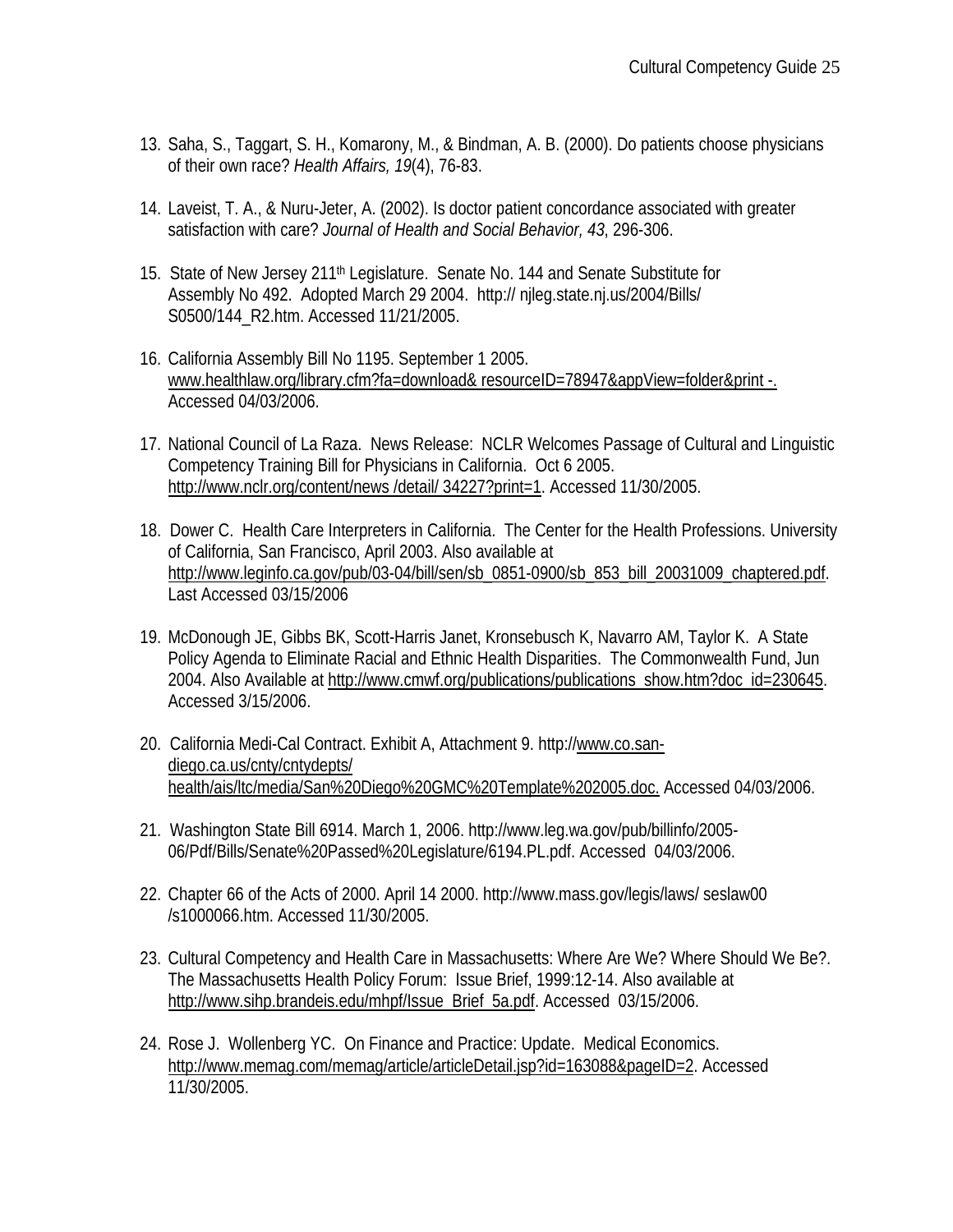- 25. Kim S. Measuring the Impact of Opening Doors Cultural Competency Training for Health Care Providers. Asian Health Coalition of Illinois. http://apha.confex.com/apha/ 132am/techprogram/paper\_78806.htm. Accessed 11/30/2005.
- 26. Health Resources and Services Administration (HRSA), American Public Human Services Association (APHSA). Bridging Cultures and Enhancing: Approaches to Cultural and Linguistic Competency in Managed Care. May 30 2002:1-38. http://www.hrsa.gov/financeMC/bridgingcultures/. Accessed 11/30/2005.
- 27. American Medical Association. Available online at: http://www.amaassn.org/apps/pf\_new/pf\_online (enter H-295.897). Accessed 5/11/06.
- 28. Cultural Competence Education; 2005 AAMC; available online at: http://www.aamc.org/meded/tacct/start.htm. Accessed 11/26/05
- 29. Culturally Effective Pediatric Care: Education and Training Issues. American Academy of Pediatrics; Committee on Pediatric Workforce. *Pediatrics* Vol 103 No. 1 January 1999.
- 30. Gilbert MJ, ed. *Principles and Recommended Standards for Cultural Competence Education of Health Care Professionals-2003.* Available online at: http://www.calendow.org/reference/publications/cultural\_competence.stm. Accessed 10/13/05.
- 31. These Foundations have provided numerous resources on cultural competency on their websites, which are constantly being updated.
- 32. American Academy of Family Physicians, *Cultural Proficiency Guidelines* (March Board, 2001). Available online at: http://www.aapf.org/online/en/home/membership/specialconst/culturalprof/cpguidelines.p. See Juckett, Gregory, "Cross-Cultural Medicine." *American Family Physician,*  Vol. 72, No. 11, Dec. 1, 2005, pp.2267-2274.
- 33. American Nurses Association. "Ethics and Human Rights Position Statements: Cultural Diversity in Nursing Practice." Oct. 22, 1991. Available online at www.nursingworld.org/readroom/position/ethics/prtecldv.htm Accessed 12/5/05.
- 34. Wood, Deborah Leigh. "Learning About Difference." MinorityNurse.com Apr. 18 . 2001. Available online at www.minoritynurse.com/features/undergraduate/04-18-01a.html Accessed 12/5/05.
- 35. Doutrich, Dawn and Marni Storey. "Education and Practice: Dynamic Partners for Improving Cultural Competence in Public Health." *Family Community Health*, Vol. 27, No. 4, 2004, pp. 298- 307.
- 36. Boyle, Debora et al. "A Multifocal Education Strategy to Enhance Hospital-Based Cultural Competency in Professional Staff." *Oncology Nursing Forum*, Vol. 29, No. 5, 2002, pp.764-768.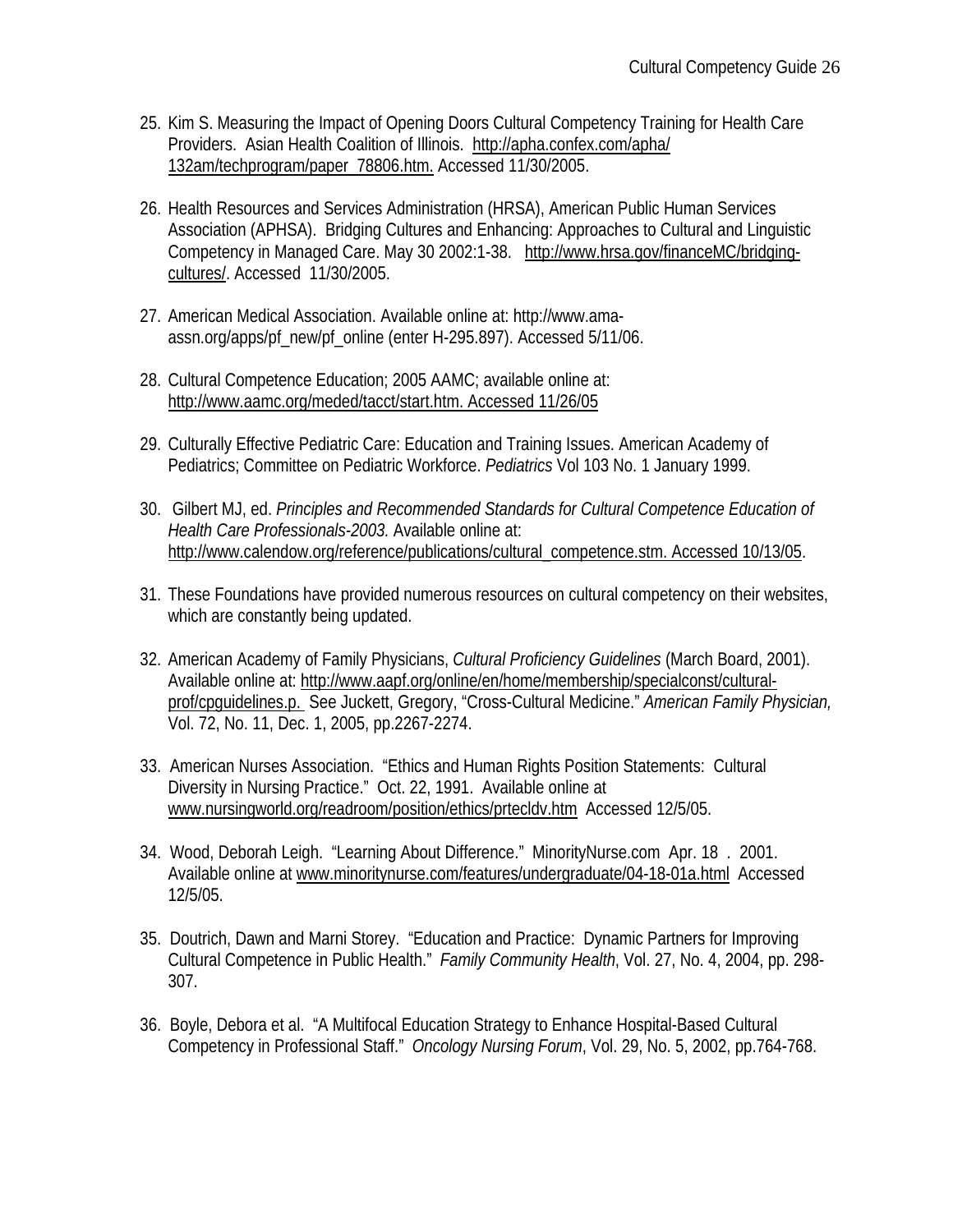37. SOPHE (Society for Public Health Education). "Code of Ethics for the Health Education Profession." 2002. Available online at www.sophe.org. Accessed 12/5/05.

38.

- 39. Champaneria MC, Axtell S. Cultural competence training in US medical schools. *JAMA*. 2004 May 5;291(17):2142.
- 40. Mutchnick IS, Moyer CA, Stern DT. Expanding the boundaries of medical education: evidence for cross-cultural exchanges. *Acad Med*. 2003 Oct;78(10 Suppl):S1-5.
- 41. Flores G, Gee D, Kastner B. The teaching of cultural issues in U.S. and Canadian medical schools. *Acad Med*. 2000 May;75(5):451-5.
- 42. Lum CK, Korenman SG. Cultural-sensitivity training in U.S. medical schools. *Acad Med*. 1994 Mar;69(3):239-41.
- 43. Liaison Committee on Medical Education (LCME). LCME Accreditation Standards. 2005. Accessed online at http://www.lcme.org/functionslist.htm on 11/14/05.
- 44. Accreditation Council for Graduate Medical Education. Institutional Review Committee: Institutional Requirements. Approved 2/1//03. Accessed online at http://www.acgme.org/acWebsite/irc/irc\_IRCpr703.asp on 11/14/05
- 45. American Medical Student Association (AMSA). Achieving Diversity in Dentistry and Medicine (ADDM). 2005. Accessed online at https://www.amsa.org/addm/ on 11/26/05.
- 46. American Medical Student Association (AMSA). Promoting, Reinforcing and Improving Medical Education (PRIME). 2005. Accessed online at http://www.amsa.org/programs/prime.cfm on 12/4/05.
- 47. University of Iowa College of Medicine, Office of Student Affairs and Curriculum. Community Health Outreach. 2003. Accessed online at http://www.medicine.uiowa.edu/osac/CHO/index.htm on 12/7/05
- 48. American Medical Student Association (AMSA). PRIME Community Responsive Curriculum, University of Kentucky College of Medicine. 2005. Accessed online at http://www.amsa.org/programs/ky.cfm on 12/7/05
- 49. American Medical Student Association (AMSA). PRIME Community Responsive Curriculum, Wright State University. 2005. Accessed online at http://www.amsa.org/programs/wsu.cfm on 12/7/0552.
- 50. Bussey-Jones J, Genao I, St George DM, Corbie-Smith G. Knowledge of cultural competence among third-year medical students. *J Natl Med Assoc*. 2005 Sep;97(9): 1272-6.